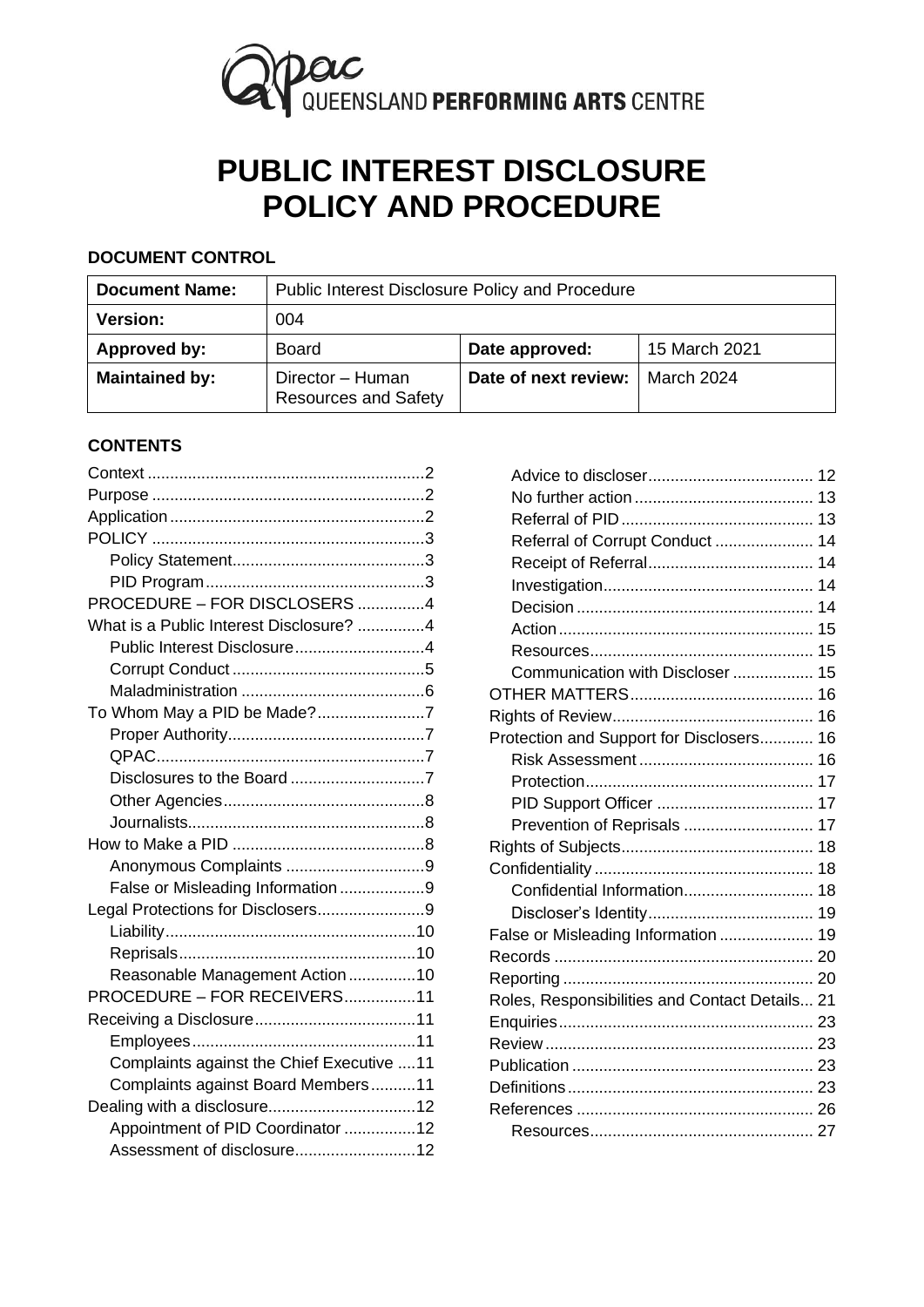# <span id="page-1-0"></span>**CONTEXT**

- 1. The *Public Interest Disclosure Act 2010* (PID Act) protects a person who makes a Public Interest Disclosure (PID), formerly known as a whistleblower.
- 2. The PID Act requires the Chief Executive to establish procedures to deal with PIDs and requires QPAC to comply with standards made by the Ombudsman.
- 3. The Ombudsman has made 3 *Public Interest Disclosure Standards* (PID Standards) which prescribe the way in which QPAC must deal with PIDs:
	- (a) *Public Interest Disclosure Standard No. 1 / 2019* prescribes the organisational systems and procedures QPAC must establish in order to give effect to the requirement under section 28(1)(d) of the PID Act to ensure there is a management program for PIDs.
	- (b) *Public Interest Disclosure Standard No. 2 / 2019* prescribes the organisational systems and procedures QPAC must establish in order to give effect to the requirement under section 28(1)(a), (b), (d) and (e) of the PID Act to ensure that Board members and Employees are given appropriate support; PIDs made to QPAC are properly assessed and, where appropriate, investigated and dealt with; appropriate action is taken in relation to any Wrongdoing that is the subject of a PID made to QPAC; and Board members and Employees are offered protection from Reprisals by QPAC or other Board members or Employees.
	- (c) *Public Interest Disclosure Standard No. 3 / 2019* prescribes the organisational systems and procedures QPAC must establish in order to give effect to the requirement under section 29 of the PID Act to keep proper records of PIDs and under section 33 to give information to the Office of the Queensland Ombudsman (OQO).
- 4. The *Crime and Corruption Act 2001* (CC Act) establishes the Crime and Corruption Commission (CCC), which receives and investigates allegations of Corrupt Conduct.
- 5. The CCC may itself investigate complaints of Corrupt Conduct relevant to QPAC, or may refer complaints to QPAC for investigation, or may investigate complaints jointly with QPAC. The CC Act requires the Chief Executive, if he reasonably suspects that any complaint, information or matter involves or may involve Corrupt Conduct, to refer that complaint to the CCC.
- 6. Neither this PID Procedure nor any part of its contents forms part of any person's contract of employment or engagement or creates, or forms part of, any contract between any other party to whom this Procedure applies and QPAC.
- <span id="page-1-1"></span>7. QPAC may, in its absolute discretion, amend this PID Procedure at any time.

## **PURPOSE**

- 8. This PID Procedure seeks to:
	- (a) promote the public interest by facilitating PIDs;
	- (b) ensure that PIDs are properly assessed and, where appropriate, properly investigated and dealt with;
	- (c) ensure appropriate consideration is given to the interests of Subjects; and
	- (d) ensure protection from Reprisal is afforded to Disclosers.

## <span id="page-1-2"></span>**APPLICATION**

9. This Policy applies to all Board members and Employees, in relation to PIDs.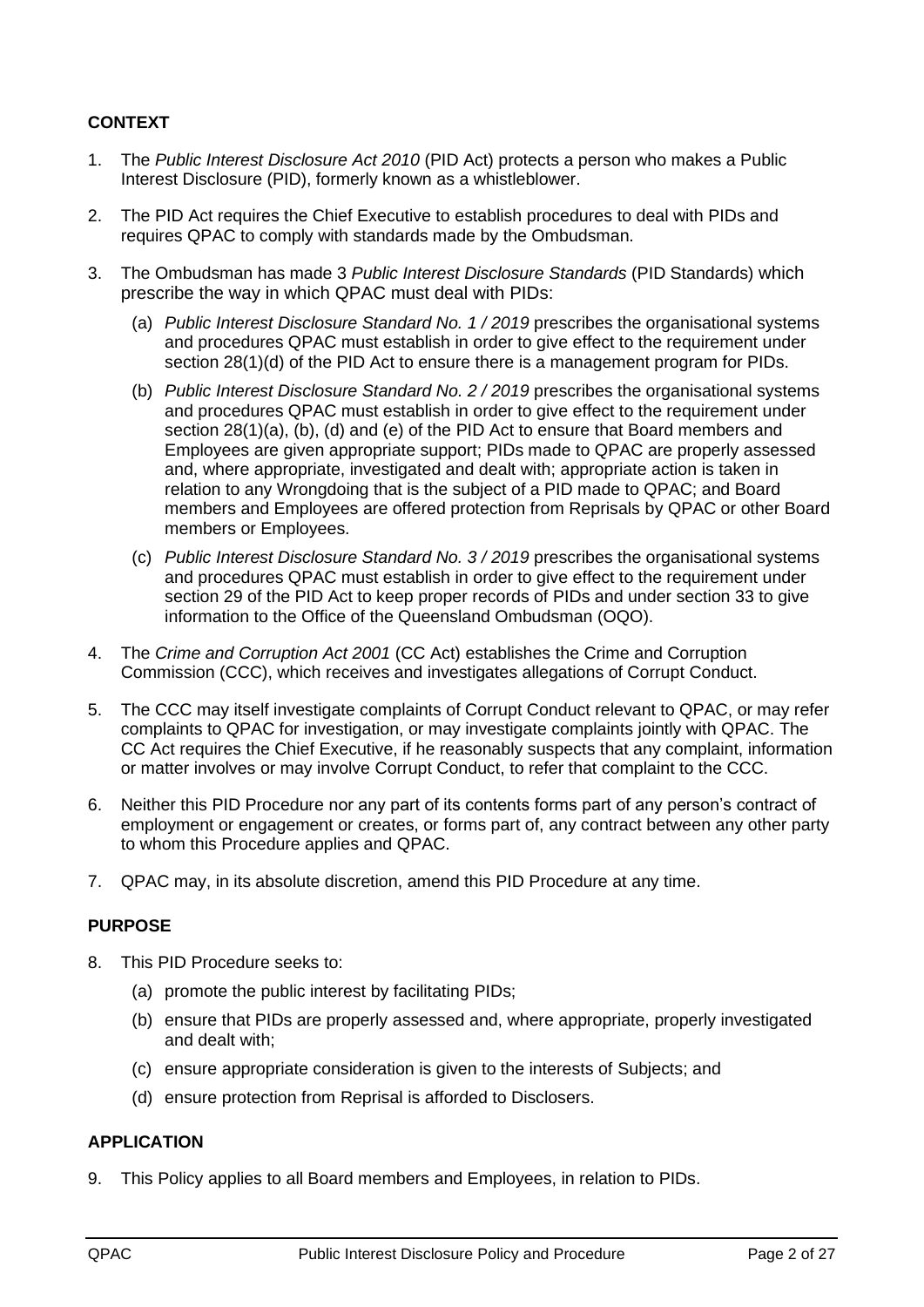10. For the purpose of this PID Procedure, any complaint of Corrupt Conduct received by QPAC is dealt with as a PID. However, a person who is not a Board member or Employee who complains of Corrupt Conduct is not entitled to the protections afforded to Disclosers under the PID Act.

# <span id="page-2-0"></span>**POLICY**

## <span id="page-2-1"></span>**Policy Statement**

- 11. QPAC is committed to fostering an ethical and transparent culture.
- 12. QPAC values the disclosure of information about suspected Wrongdoing in the public sector so that it can be properly assessed and, if necessary, appropriately investigated.
- 13. Employees who are prepared to speak up about public sector misconduct, wastage of public funds, suspected unlawful activity or danger to health, safety or the environment can be the most important sources of information to identify and address problems in public sector administration.
- 14. QPAC supports the disclosure of information about Wrongdoing because:
	- (a) implementing systems for reporting and dealing with Wrongdoing contributes to the integrity of QPAC;
	- (b) the outcomes of PIDs can include improvements to systems that prevent fraud and other economic loss to QPAC; and
	- (c) the community's trust in public administration is strengthened by having strong processes in place for reporting Wrongdoing.
- 15. QPAC provides support to:
	- (a) Employees making PIDs and, where appropriate, other Disclosers; and
	- (b) Employees who are Subjects.
- 16. QPAC ensures as far as possible that Employees and other Disclosers receive the protections provided under the PID Act:
	- (a) confidentiality the Discloser's name and other identifying information are protected; and
	- (b) protection against Reprisal the Discloser is protected from unfair treatment by QPAC and Employees as a result of making the PID.
- 17. QPAC acknowledges the further protections provided to Employees and other Disclosers under the PID Act:
	- (a) immunity from liability the Discloser cannot be prosecuted for disclosing the information but is not exempt from action if they have engaged in Wrongdoing; and
	- (b) protection from defamation the Discloser has a defence against an accusation of defamation by any Subject.

## <span id="page-2-2"></span>**PID Program**

- 18. QPAC establishes, maintains and implements a *Public Interest Disclosure Management Program* (PID Program), approved by the Chief Executive, which encompasses:
	- (a) commitment to encouraging the internal reporting of Wrongdoing;
	- (b) senior management endorsement of the value to QPAC of PIDs and the proper management of PIDs;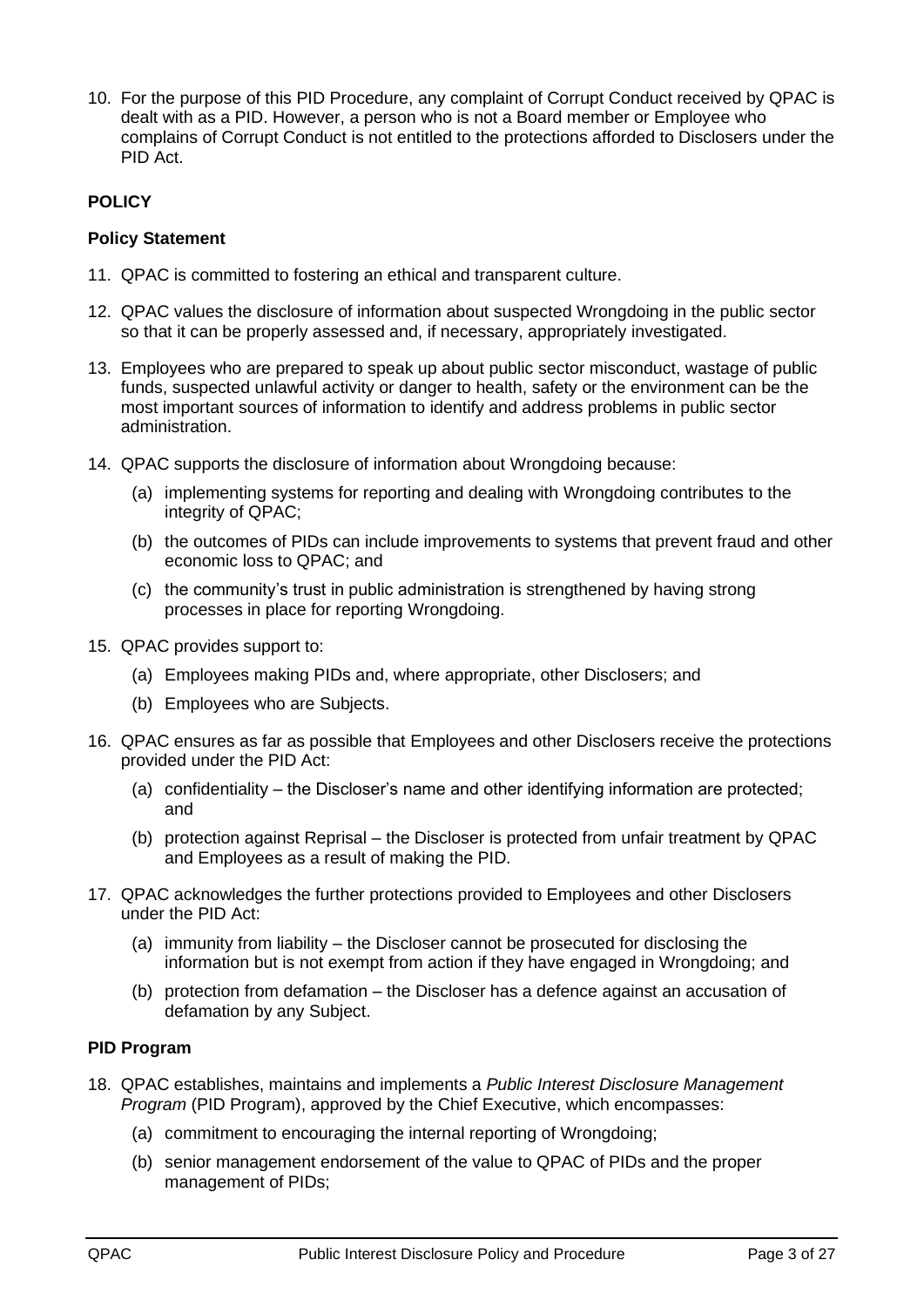- (c) a communication strategy to raise awareness among employees about PIDs and this PID Procedure;
- (d) a training strategy to give employees access to training about:
	- (i) how to make a PID;
	- (ii) support available to a Discloser; and
	- (iii) how PIDs are managed;
- (e) specialist training and awareness about PIDs for senior management and other Employees who may receive or manage PIDs, Disclosers or workplace issues relating to PIDs;
- (f) the nomination of specialist Employees to be responsible for issues related to the management of PIDs;
- (g) ensuring effective systems and procedures are in place so that issues and outcomes from PIDs inform improvements to service delivery, business processes and internal controls; and
- (h) regular review and evaluation of the effectiveness of this PID Procedure and the PID Program.

## <span id="page-3-1"></span><span id="page-3-0"></span>**PROCEDURE – FOR DISCLOSERS**

## **WHAT IS A PUBLIC INTEREST DISCLOSURE?**

## <span id="page-3-2"></span>**Public Interest Disclosure**

- <span id="page-3-3"></span>19. A PID is a disclosure made in accordance with the PID Act. It includes all information and help given by the Discloser to the Proper Authority for the disclosure.
- <span id="page-3-4"></span>20. Any person may make a disclosure about:
	- (a) a Substantial and Specific danger to the health or safety of a person with a Disability;
	- (b) the commission of a particular offence or contravention of a particular condition (specified in Schedule 2 of the PID Act), if the offence or contravention would be a Substantial and Specific danger to the environment; or
	- (c) the conduct of another person that could, if proved, be a Reprisal.
- <span id="page-3-5"></span>21. In addition, a Public Officer may make a disclosure about the following public interest matters:
	- (a) Corrupt Conduct;
	- (b) Maladministration that adversely affects a person's interests in a Substantial and Specific way;
	- (c) a Substantial misuse of public resources;
	- (d) a Substantial and Specific danger to public health or safety; or
	- (e) a Substantial and Specific danger to the environment.
- 22. In either case:
	- (a) the Discloser must honestly believe on reasonable grounds that the information tends to show the conduct or other matter; or
	- (b) the information must tend to show the conduct or other matter, regardless of whether the Discloser honestly believes the information tends to show the conduct or other matter.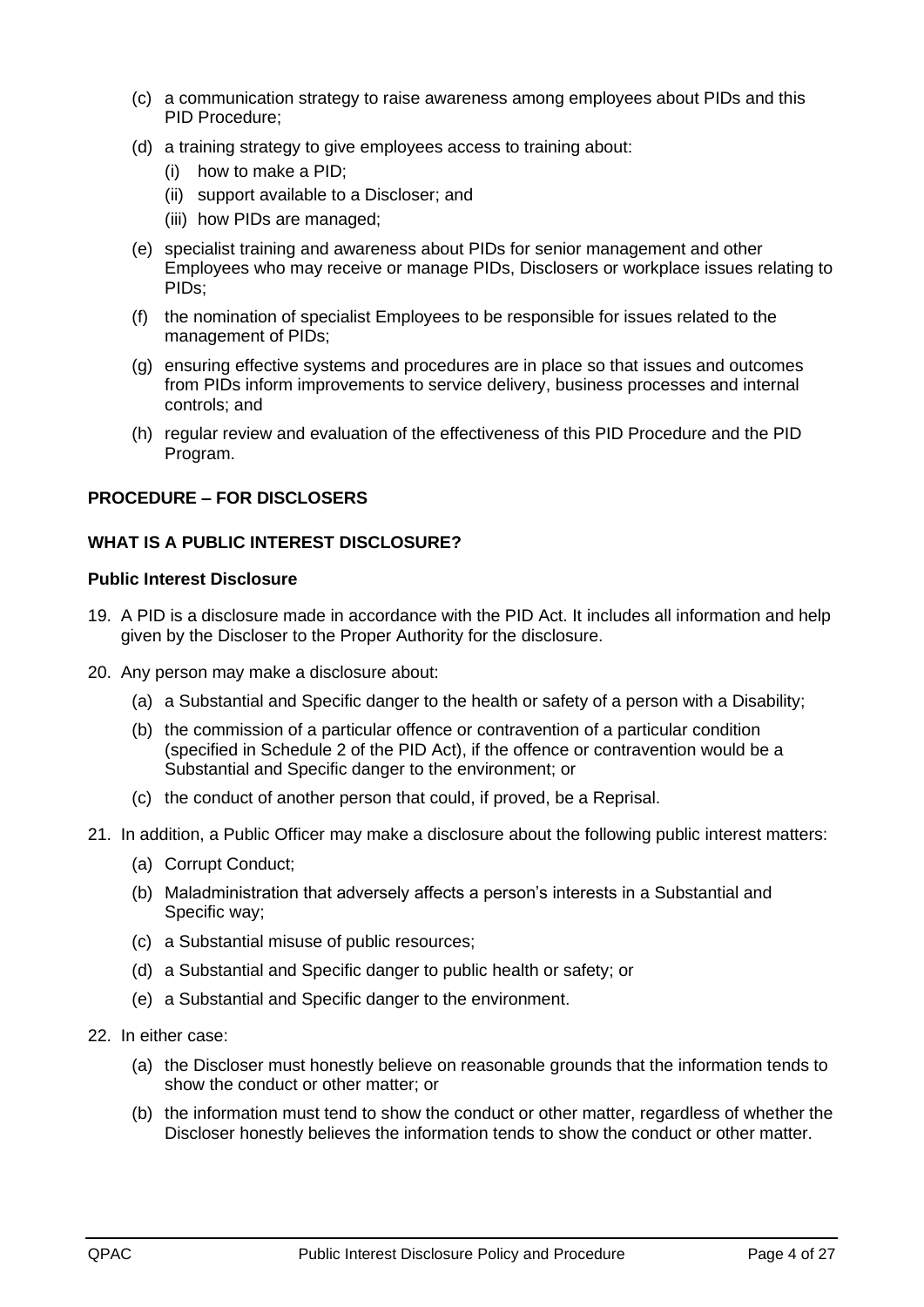- 23. A disclosure may be a PID covered by the PID Act even if:
	- (a) the Discloser reports the information as part of their duties for example, an auditor reporting a fraud or a work health and safety officer reporting a safety breach;
	- (b) the Discloser makes the disclosure under a legal requirement;
	- (c) the disclosure is made anonymously the discloser is not required to give their name or any identifying information;
	- (d) the discloser has not identified the material as a PID it is up to QPAC to assess information received and decide if it is a PID;
	- (e) the disclosure is unsubstantiated following investigation the discloser is protected when the information they provide is assessed as a PID, whether or not it is subsequently investigated or found to be substantiated;
	- (f) the Discloser is unable to identify a particular person to whom the information disclosed relates.
- 24. A PID may be about:
	- (a) events that happened or may have happened (whether before or after the commencement of the PID Act);
	- (b) events that are or may be happening; or
	- (c) events that will or may happen.
- 25. Mere disagreements over policy do not meet the threshold for a PID under the PID Act.
- <span id="page-4-2"></span>26. If there is any uncertainty as to whether a disclosure is a PID, further information may be obtained to inform the decision. If uncertainty still remains, the disclosure will be considered and managed as a PID.

## <span id="page-4-0"></span>**Corrupt Conduct**

- <span id="page-4-1"></span>27. Corrupt Conduct is:
	- (a) conduct of a person that:
		- (i) adversely affects, or could adversely affect, directly or indirectly, the performance of functions or the exercise of powers of:
			- a Unit of Public Administration; or
			- a Person Holding an Appointment;

and

- (ii) results, or could result, directly or indirectly, in the performance of functions or the exercise of powers by the Unit of Public Administration or Person Holding an Appointment in a way that:
	- is not honest or is not impartial; or
	- involves a breach of the trust placed in a Person Holding an Appointment, either knowingly or recklessly; or
	- involves a misuse of information or material acquired in or in connection with the performance of functions or the exercise of powers of a Person Holding an Appointment;

and

- (iii) would, if proved, be:
	- a criminal offence: or
	- a disciplinary breach providing reasonable grounds for terminating the person's services;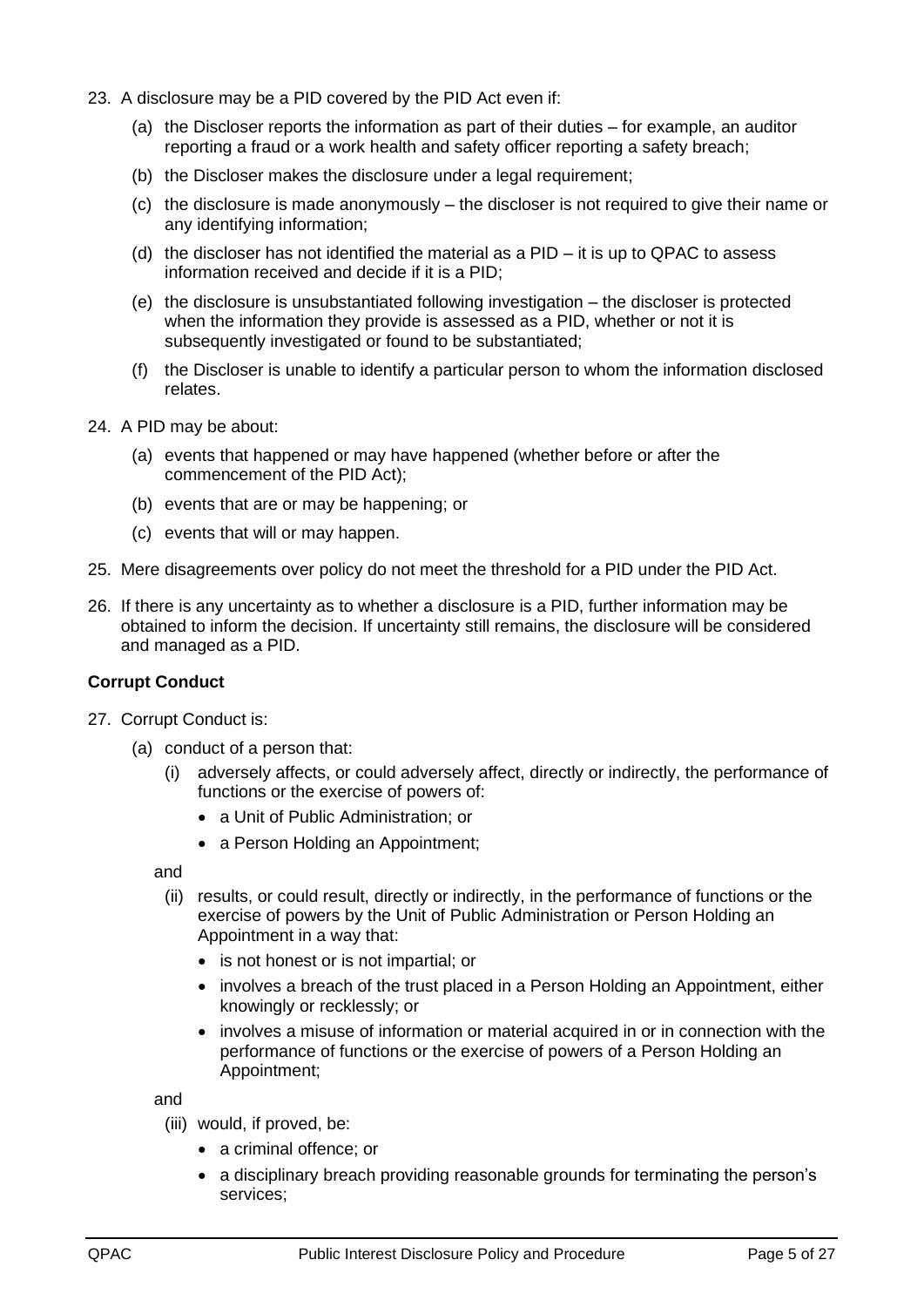OR

- (b) conduct of a person that:
	- (i) impairs, or could impair, public confidence in public administration;

and

- (ii) involves, or could involve, any of the following:
	- collusive tendering;
	- fraud relating to an application for a licence, permit or other authority under an Act with a purpose or object of protecting health or safety of persons, or protecting the environment, or protecting or managing the use of the State's natural, cultural, mining or energy resources;
	- dishonestly obtaining, or helping someone to dishonestly obtain, a benefit from the payment or application of public funds or the disposition of State assets;
	- evading a State tax, levy or duty or otherwise fraudulently causing a loss of State revenue;
	- fraudulently obtaining or retaining an appointment;

and

- (iii) would, if proved, be:
	- a criminal offence; or
	- a disciplinary breach providing reasonable grounds for terminating the person's services.
- 28. If there is any uncertainty as to whether a disclosure involves or may involve Corrupt Conduct, further information may be obtained to inform the decision. If uncertainty still remains, the disclosure will be considered and managed as one that involves or may involve Corrupt Conduct.
- 29. Technically, a complaint which involves, or may involve, Corrupt Conduct of a Board member or Employee which is made by a person other than a Public Officer is not a public interest disclosure under the PID Act.
- 30. However, QPAC deals with all disclosures which involve, or may involve, Corrupt Conduct of a Board member or Employee as PIDs, except that:
	- (a) requirements to report to the OQO do not apply;
	- (b) requirements regarding appointment of a PID Support Officer are not mandatory; and
	- (c) requirements regarding protection against Reprisals are not mandatory.
- 31. Complaints which involve, or may involve, Corrupt Conduct of the Chief Executive are specifically addressed in QPAC's *Complaints against the Chief Executive Policy*.

## <span id="page-5-0"></span>**Maladministration**

- <span id="page-5-1"></span>32. Maladministration is Administrative Action that:
	- (a) was taken contrary to law;
	- (b) was unreasonable, unjust, oppressive or improperly discriminatory;
	- (c) was in accordance with a rule of law or a provision of an Act or a practice that is or may be unreasonable, unjust, oppressive, or improperly discriminatory in the particular circumstances;
	- (d) was taken:
		- (i) for an improper purpose;
		- (ii) on irrelevant grounds; or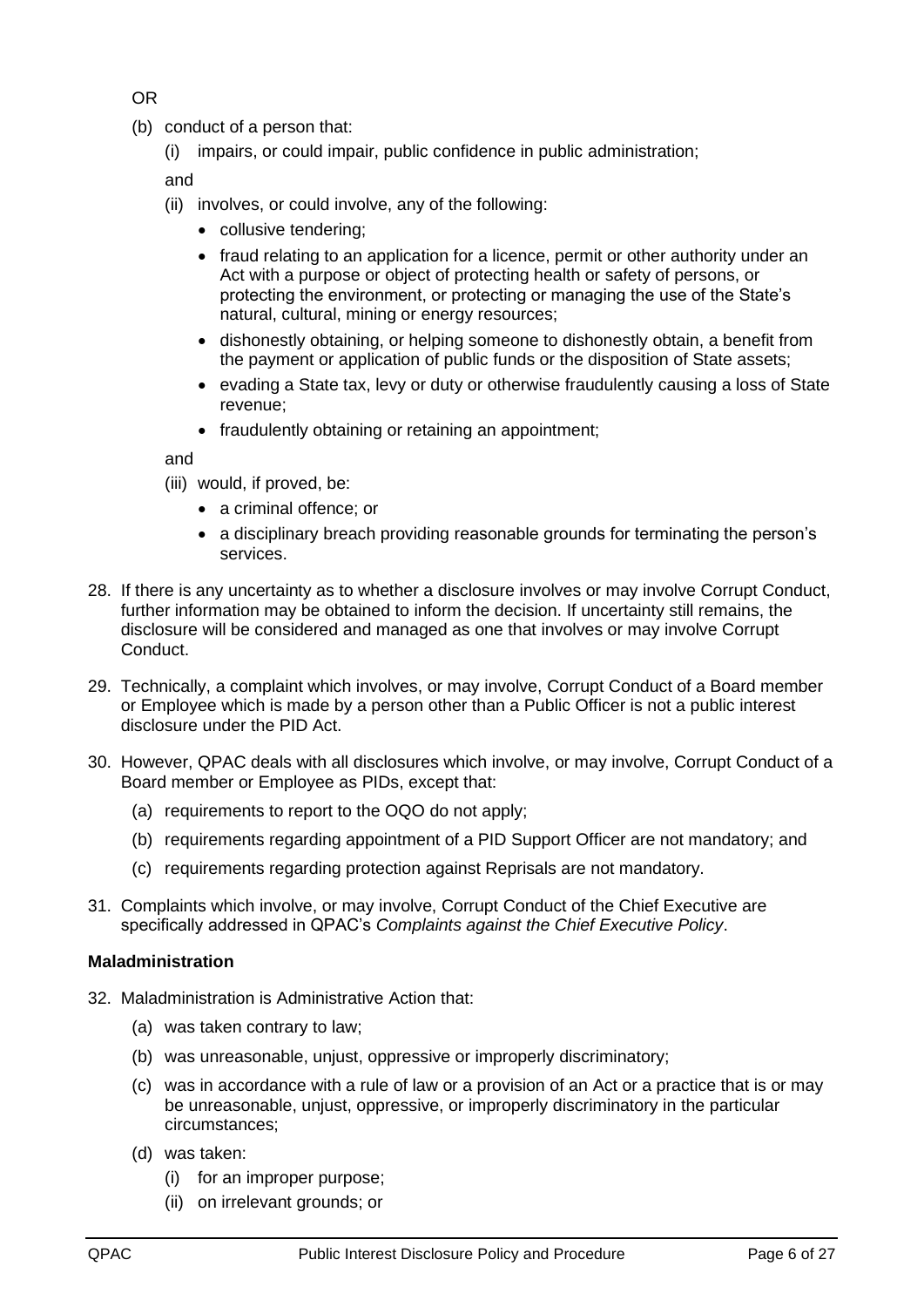- (iii) having regard to irrelevant considerations;
- (e) was an action for which reasons should have been given, but were not given;
- (f) was based wholly or partly on a mistake of law or fact; or
- (g) was wrong.
- <span id="page-6-5"></span>33. Administrative Action is any action about a matter of administration, including, for example:
	- (a) a decision and an act;
	- (b) a failure to make a decision or do an act, including a failure to provide a written statement of reasons for a decision;
	- (c) the formulation of a proposal or intention;
	- (d) the making of a recommendation, including a recommendation made to a Minister; and
	- (e) an action taken because of a recommendation made to a Minister.

## <span id="page-6-0"></span>**TO WHOM MAY A PID BE MADE?**

34. A PID must be made to the Proper Authority to receive disclosures of the type being made.

## <span id="page-6-6"></span><span id="page-6-1"></span>**Proper Authority**

- <span id="page-6-4"></span>35. A Proper Authority is:
	- (a) a Public Sector Entity if:
		- (i) the information that is the subject of the disclosure relates to:
			- the conduct of that Public Sector Entity or any of its Public Officers;
			- anything the Public Sector Entity has a power to investigate or remedy; or
			- the conduct of another person that could, if proved, be a Reprisal that relates to a previous disclosure made by the person to a Proper Authority; or
		- (ii) the person honestly believes that the information that is the subject of the disclosure relates to a matter mentioned in paragraph [\(i\);](#page-6-4) or
	- (b) a Member of the Parliament of Queensland.

# <span id="page-6-2"></span>**QPAC**

- 36. Disclosers are encouraged to make a disclosure to QPAC first.
- 37. If the matter is not resolved, or the Discloser is concerned about confidentiality, the disclosure may be made to another appropriate agency.
- 38. Within QPAC, Disclosers are encouraged to make a disclosure to a PID Coordinator see paragraph [155.](#page-20-1)
- 39. However, Disclosers may also make a disclosure to:
	- (a) for Employees: A Manager;
	- (b) the Chief Executive;
	- (c) any Board member.

## <span id="page-6-3"></span>**Disclosures to the Board**

40. A person who wishes to make a disclosure may do so by email to **qpacpid@outlook.com**.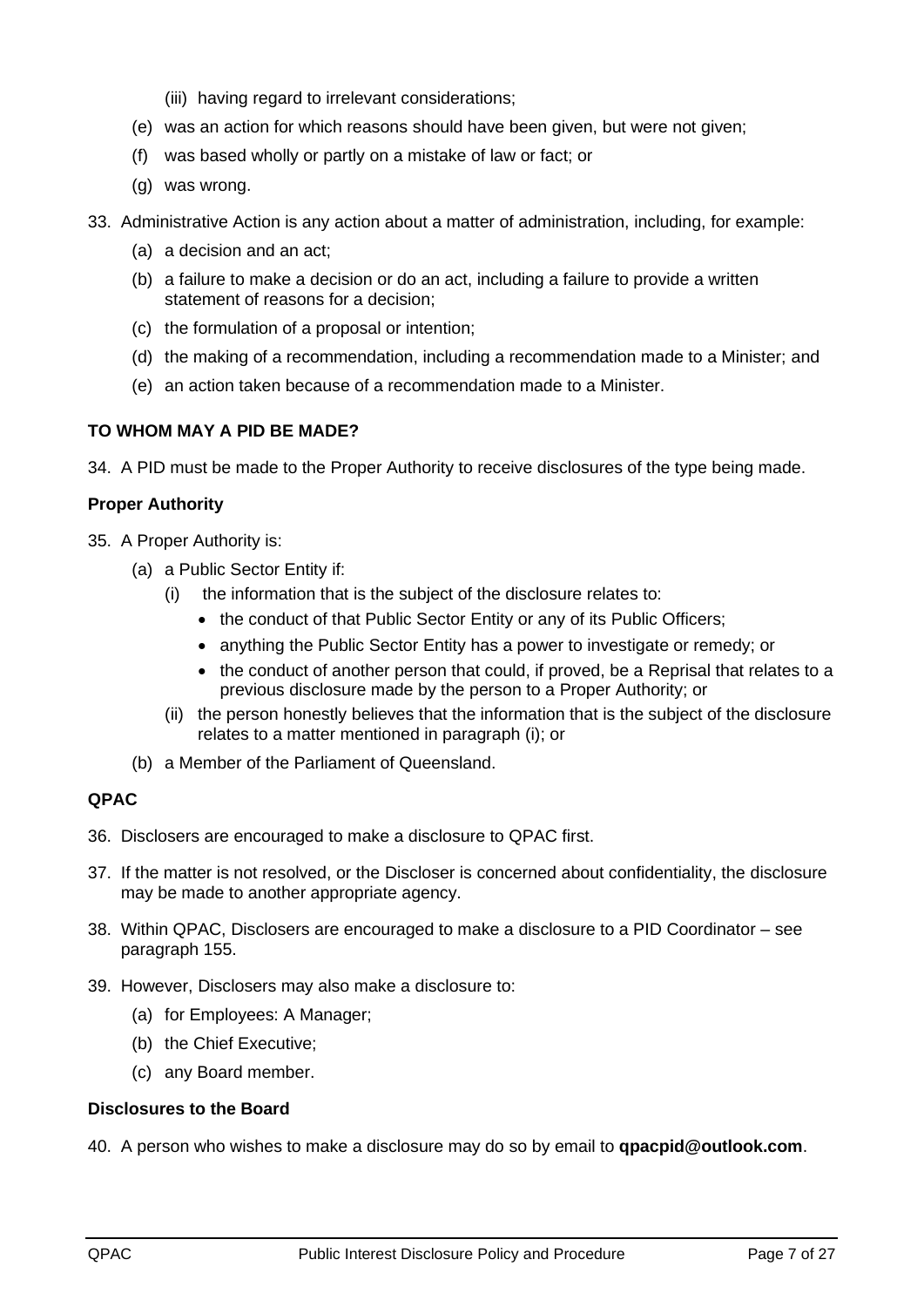- <span id="page-7-4"></span>41. The mailbox for qpacpid@outlook.com will automatically forward all emails to the Chair, the Deputy Chair and the RMAC Chair. These persons may also access the mailbox directly.
- 42. The Chief Executive and other Employees (other than as outlined in paragraph [43\)](#page-7-3) do not have access to the qpacpid@outlook.com mailbox.
- <span id="page-7-3"></span>43. For administrative purposes only, the PID Coordinators and the Manager – Information, Communication and Technology have access to the qpacpid@outlook.com mailbox. These persons may only access the mailbox with the authority of a person mentioned in paragraph [41.](#page-7-4)

#### <span id="page-7-0"></span>**Other Agencies**

- 44. Other appropriate agencies may include:
	- (a) the Minister for the Arts;
	- (b) any other Member of the Parliament of Queensland;
	- (c) the CCC for disclosures about Corrupt Conduct including Reprisals;
	- (d) the Ombudsman for disclosures about Maladministration;
	- (e) the Queensland Audit Office for disclosures about a Substantial misuse of resources;
	- (f) the Department of Child Safety, Youth and Women for disclosures about danger to the health and safety of a child or young person with a Disability;
	- (g) the Department of Communities, Disability Services and Seniors for disclosures about danger to the health and safety of a person with a Disability;
	- (h) the Office of the Public Guardian for disclosures about danger to the health and safety of a person with a Disability;
	- (i) the Department of Environment and Science disclosures about danger to the environment.

#### <span id="page-7-1"></span>**Journalists**

- <span id="page-7-5"></span>45. A PID may also be made to a Journalist only if the following conditions are met:
	- (a) a valid PID was initially made to a Proper Authority;
	- (b) the Proper Authority:
		- (i) decided not to investigate or deal with the disclosure;
		- (ii) investigated the disclosure but did not recommend taking any action; or
		- (iii) failed to notify the Discloser within 6 months of making the disclosure whether or not the disclosure was to be investigated or otherwise dealt with; and
	- (c) the disclosure is of substantially the same information that was the subject of the PID mentioned in paragraph [\(a\).](#page-7-5)
- <span id="page-7-6"></span>46. A person who makes a disclosure to a Journalist in these circumstances is protected under the PID Act. However, Disclosers should be aware that Journalists are not bound under the confidentiality provisions of the PID Act.

## <span id="page-7-2"></span>**HOW TO MAKE A PID**

- 47. A Discloser may make a PID in any way, including in writing, over the telephone or in person. QPAC
- 48. In making a PID, the Discloser should say in their own words what has happened and provide as much relevant information or documentation as possible to enable the matter to be dealt with expediently.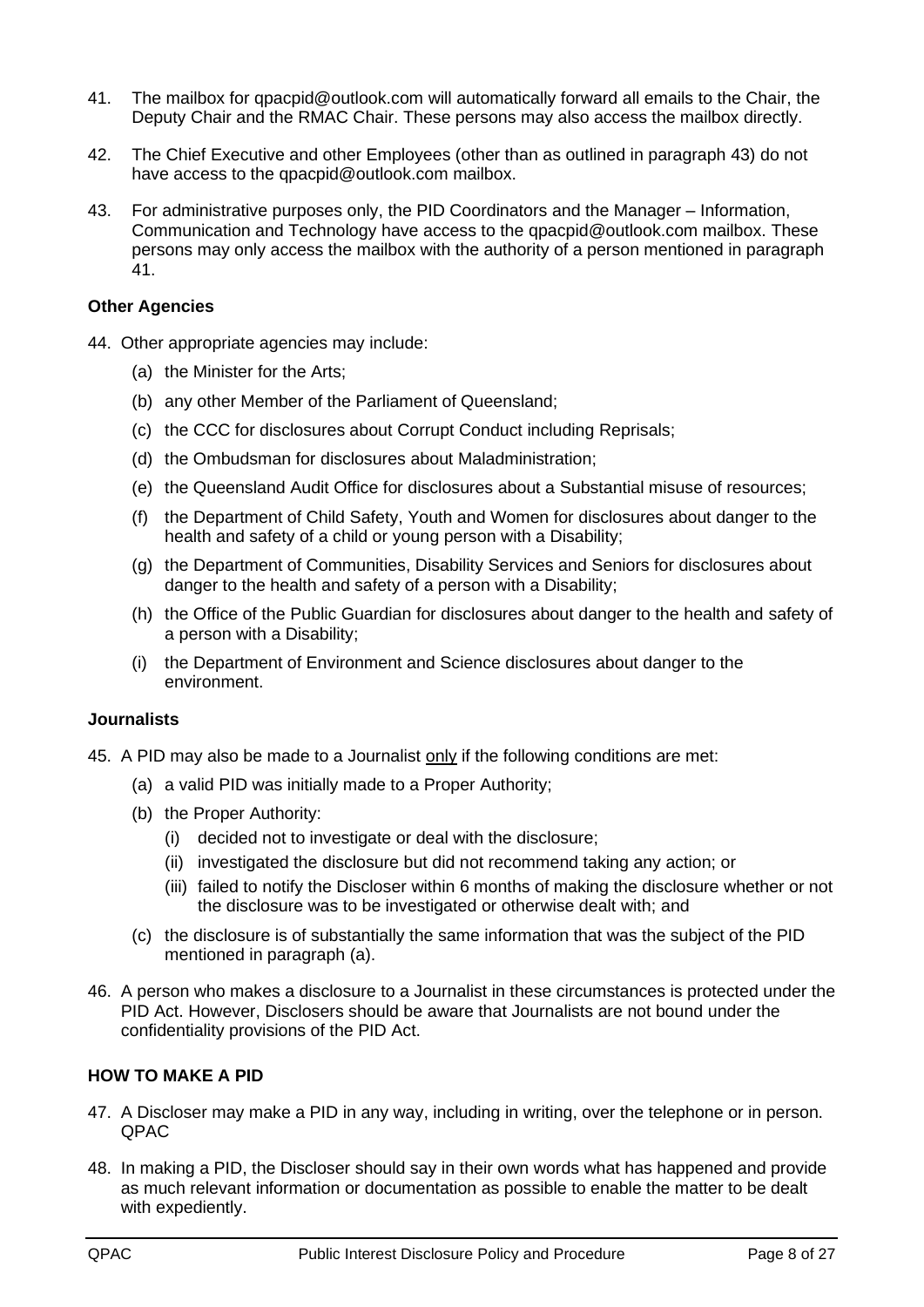- 49. To assist in the assessment, and any subsequent investigation of a PID, Disclosers are encouraged, where possible, to provide the following information, in writing:
	- (a) who was involved;
	- (b) what happened;
	- (c) when it happened;
	- (d) where it happened;
	- (e) who said what to whom;
	- (f) whether anyone saw what happened (and include the names and contact details of any witnesses);
	- (g) any evidence that supports the PID (and, if that evidence is not included with the disclosure, details of where the evidence is located);
	- (h) any further information that could help investigate the PID; and
	- (i) whether the Discloser has reported the matter to any other person or entity.
- 50. If documents are included with a disclosure, it is useful for the Discloser to explain their relevance to the PID.
- <span id="page-8-3"></span>51. To assist in the assessment and any subsequent investigation of a PID and follow up action, Disclosers are encouraged to provide their name and contact details.

## <span id="page-8-0"></span>**Anonymous Complaints**

- 52. Despite paragraph [51,](#page-8-3) a PID may be made anonymously.
- 53. For Employees and Board members only, QPAC's external Whistle Blower Program Whispli may be used. This service provides the Discloser with the ability to have ongoing communications in relation to a PID whilst remaining anonymous. Employees and Board members can access Whispli via this link - https://qpac.whispli.com/speakupplatform
- 54. A Discloser who does not use QPAC's external Whistle Blower Program to raise a PID and who does not wish to provide their name may provide an alias and contact point instead (this could be an email address that is created for the purpose of making the disclosure or a telephone number).

## <span id="page-8-1"></span>**False or Misleading Information**

55. Refer to paragraphs [147](#page-18-2) to [149](#page-19-2) regarding the provision of false or misleading information in relation to PIDs or to the CCC.

# <span id="page-8-2"></span>**LEGAL PROTECTIONS FOR DISCLOSERS**

- 56. This section is intended only as a broad overview for general information purposes only. QPAC is unable to provide legal advice to disclosers. A discloser wishing to obtain specific information about their legal rights under the PID Act should obtain independent legal advice.
- 57. A Discloser who makes a valid PID is entitled to various protections under the PID Act.
- 58. The PID Act does not protect a person who makes a disclosure to a person or entity other than a Proper Authority. For example, disclosure to a Journalist prior to making a PID to a Proper Authority would mean that the person would not receive the protections.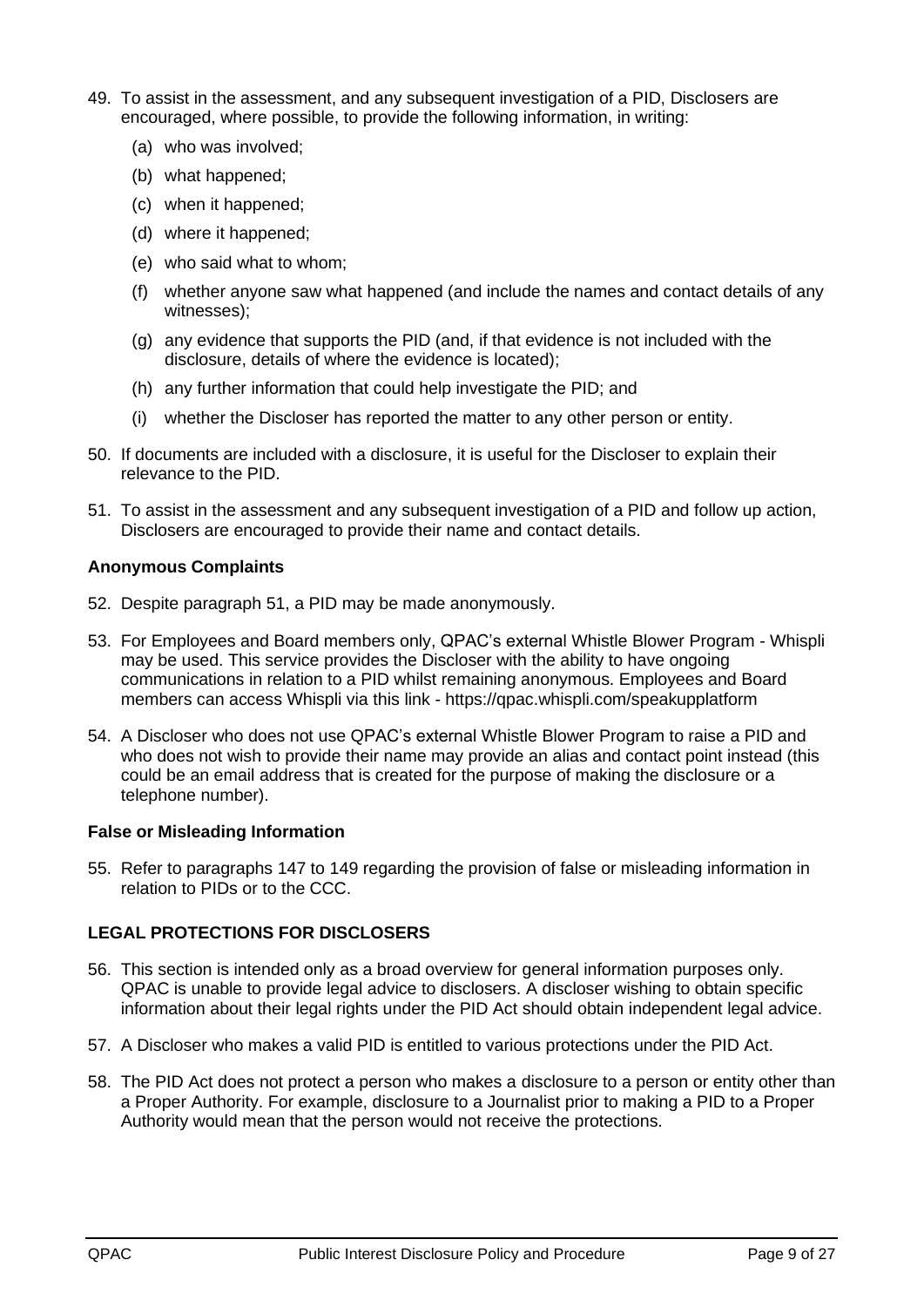# <span id="page-9-0"></span>**Liability**

- 59. A Discloser is not liable, civilly, criminally or under an administrative process (including disciplinary action), for making a PID.
- 60. The Discloser is also protected from actions for breach of confidentiality and defamation.
- 61. However, a person's liability for their own conduct is not affected only because the person discloses that conduct as a PID.

## <span id="page-9-1"></span>**Reprisals**

- <span id="page-9-4"></span>62. The PID Act protects a Discloser from Reprisals.
- <span id="page-9-7"></span>63. A person takes a Reprisal if they cause, or attempt or conspire or induce another person to cause, Detriment to another person because, or in the belief that:
	- (a) the other person or someone else has made, or intends to make, a PID; or
	- (b) the other person or someone else is, has been, or intend to be, involved in a proceeding under the PID Act against any person.
- 64. It is sufficient if the unlawful ground is a substantial ground for the act or omission that is the Reprisal, even if there is another ground for the act or omission.
- <span id="page-9-5"></span>65. Detriment includes (without limitation):
	- (a) personal injury or prejudice to safety;
	- (b) property damage or loss;
	- (c) intimidation or harassment;
	- (d) adverse discrimination, disadvantage or adverse treatment about career, profession, employment, trade or business;
	- (e) financial loss; or
	- (f) damage to reputation, including, for example, professional or business reputation.
- 66. A Discloser who suffers detriment from a Reprisal may:
	- (a) sue for damages or apply for an injunction;
	- (b) make a complaint under the *Anti-Discrimination Act 1991* (Qld);
	- (c) if the Discloser is a Public Officer appealing against, or applying for review of, unfair treatment, disciplinary action or reappointment or transfer – apply to have the action set aside because it was the taking of a Reprisal.
- 67. Refer to paragraphs [133](#page-17-3) and [134](#page-17-4) regarding the consequences for a person who takes a Reprisal.

## <span id="page-9-2"></span>**Reasonable Management Action**

- 68. Nothing in the PID Act is intended to prevent a Manager from taking Reasonable Management Action in relation to an employee who has made a PID. However, a Manager may take Reasonable Management Action in relation to an employee who has made a PID only if the Manager's reasons for taking the action do not include the fact that the employee has made the PID.
- <span id="page-9-6"></span><span id="page-9-3"></span>69. Reasonable Management Action, taken by a Manager in relation to an Employee, includes any of the following:
	- (a) a reasonable appraisal of the employee's work performance;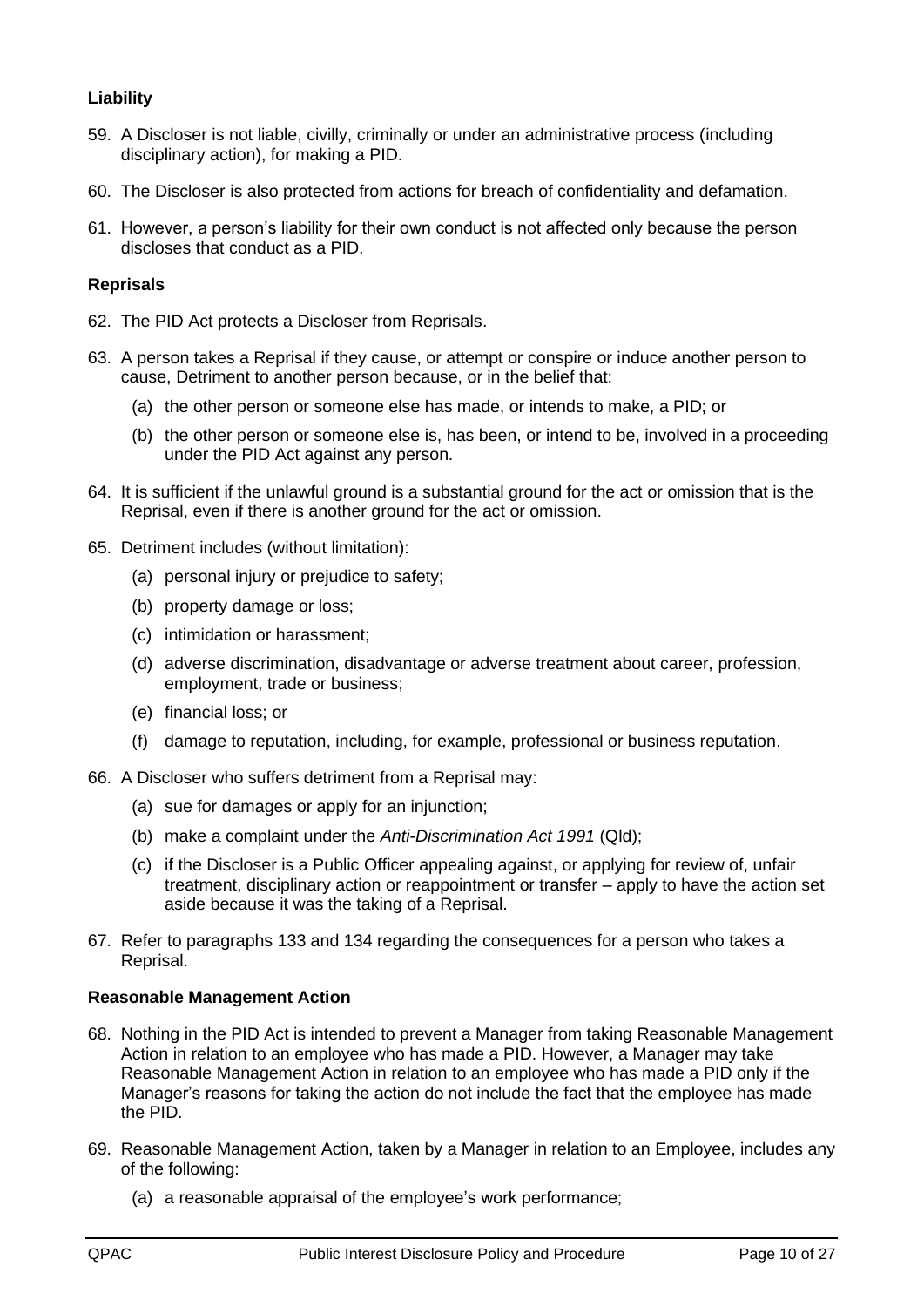- (b) a reasonable requirement that the employee undertake counselling;
- (c) a reasonable suspension of the employee from the employment workplace;
- (d) a reasonable disciplinary action;
- (e) a reasonable action to transfer or deploy the employee;
- <span id="page-10-5"></span>(f) a reasonable action to end the employee's employment by way of redundancy or retrenchment;
- (g) a reasonable action in relation to an action mentioned in paragraphs [\(a\)](#page-9-3) to [\(f\);](#page-10-5) or
- (h) a reasonable action in relation to the employee's failure to obtain a promotion, reclassification, transfer or benefit, or to retain a benefit, in relation to the employee's employment.
- <span id="page-10-9"></span>70. For these purposes, Manager of an employee means a person to whom the employee reports or a person who directly or indirectly supervises the employee in the performance of the employee's functions as an employee.

## <span id="page-10-1"></span><span id="page-10-0"></span>**PROCEDURE – FOR RECEIVERS**

## **RECEIVING A DISCLOSURE**

#### <span id="page-10-2"></span>**Employees**

- 71. Where a PID is made to an Employee other than the Chief Executive or a PID Coordinator, the Employee must forthwith and without commencing any inquiry into the matter, refer the PID – IN CONFIDENCE – to a PID Coordinator.
- 72. If a PID discloses a risk to the health or safety of any person, the person in receipt of the complaint must also immediately take all necessary and appropriate steps to protect the health and safety of the person at risk while preserving the confidentiality of the PID to the maximum extent possible in the circumstances.

#### <span id="page-10-7"></span><span id="page-10-3"></span>**Complaints against the Chief Executive**

73. Complaints against the Chief Executive must be dealt with under the *Complaints against the Chief Executive Policy*.

## <span id="page-10-4"></span>**Complaints against Board Members**

- 74. The PID Coordinator must, before taking any further action, immediately refer any PID in relation to which a Board Member is a Subject to the Chief Executive.
- <span id="page-10-6"></span>75. The Chief Executive must refer the matter to (in order of preference providing they do not have a conflict of interest in the matter) the Chair, the Deputy Chair, the RMAC Chair or the Minister for the Arts.
- <span id="page-10-8"></span>76. The Chief Executive, with the assistance of the PID Coordinator if required, must assist the person to whom he has referred to the complaint under paragraph [75](#page-10-6) to investigate the complaint, if and as required by that person.
- 77. If the Chief Executive reasonably suspects that the PID involves or may involve Corrupt Conduct, the Chief Executive must refer the complaint to the CCC.
- 78. The Subject (Board Member) is not advised of the referral to the Minister or any referral to the CCC so as not to jeopardise the conduct of any investigation or risk the destruction of any evidence.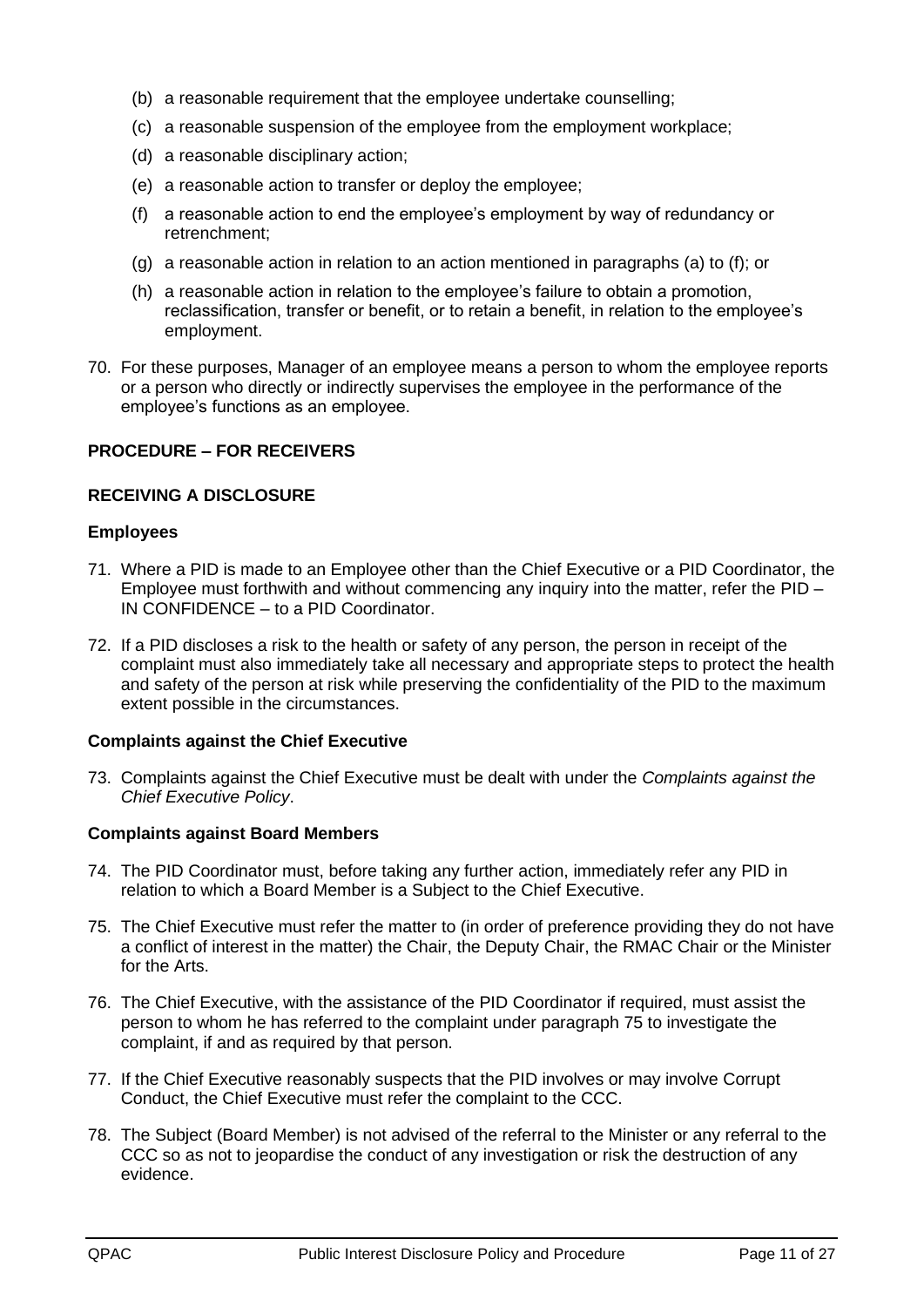- 79. For the purposes of an investigation pursuant to paragraphs [73](#page-10-7) to [76](#page-10-8) of this PID Procedure only, the Chair, Deputy Chair or RMAC Chair to whom a complaint is referred has authority to:
	- (a) approach Employees directly;
	- (b) engage external resources to assist in the investigation and handling of the complaint or to direct the PID Coordinator to do so; and
	- (c) approve any related expenditure.

## <span id="page-11-0"></span>**DEALING WITH A DISCLOSURE**

## <span id="page-11-1"></span>**Appointment of PID Coordinator**

- 80. The PID Coordinator who receives the disclosure must liaise with Chief Executive to determine which PID Coordinator is appointed to deal with the disclosure.
- 81. The Chief Executive may appoint both PID Coordinators to deal with the matter jointly.

## <span id="page-11-2"></span>**Assessment of disclosure**

- 82. The PID Coordinator assesses the disclosure to determine whether it is a PID that meets the requirements of the PID Act (as set out in paragraphs [19](#page-3-3) to [46\)](#page-7-6).
- 83. If there is any uncertainty as to whether a disclosure is a PID, the PID Coordinator may obtain further information to inform the decision. If uncertainty still remains, the disclosure will be considered and managed as a PID.
- 84. Each separate allegation is dealt with as a separate PID, unless the matters are clearly linked and it would be reasonable to view them as a single disclosure.
- 85. QPAC cannot decline to receive and/or assess a PID as a public interest disclosure if it meets the requirements of the PID Act.

## <span id="page-11-3"></span>**Advice to Discloser**

- 86. If a discloser states that they are making a PID, but it is assessed that the matter is not a PID, the PID Coordinator advises the Discloser in accordance with paragraphs [99](#page-13-4) to [104.](#page-13-5)
- 87. If the disclosure is assessed as a PID, the PID Coordinator advises the Discloser in writing:
	- (a) that the information has been received by QPAC and assessed as a PID;
	- (b) a description of the action proposed to be taken, or taken, by QPAC in relation to the PID;
	- (c) the likely timeframes for dealing with the PID;
	- (d) how the Discloser will be advised of progress and outcomes;
	- (e) the protections under the PID Act that apply to the Discloser;
	- (f) the Discloser's obligation of confidentiality (see paragraphs [140](#page-17-5) to [143\)](#page-18-3)
	- (g) QPAC's obligation of confidentiality (see paragraphs [140](#page-17-5) to [143\)](#page-18-3);
	- (h) the name and contact details of the PID Support Officer (if one is appointed for the Discloser – see paragraphs [125](#page-16-3) to [127\)](#page-16-4); and
	- (i) if the Discloser is an Employee, contact details for QPAC's Employee Assistance Program.
- 88. The PID Coordinator does not provide information to the Discloser if:
	- (a) the Discloser has not given their name and address;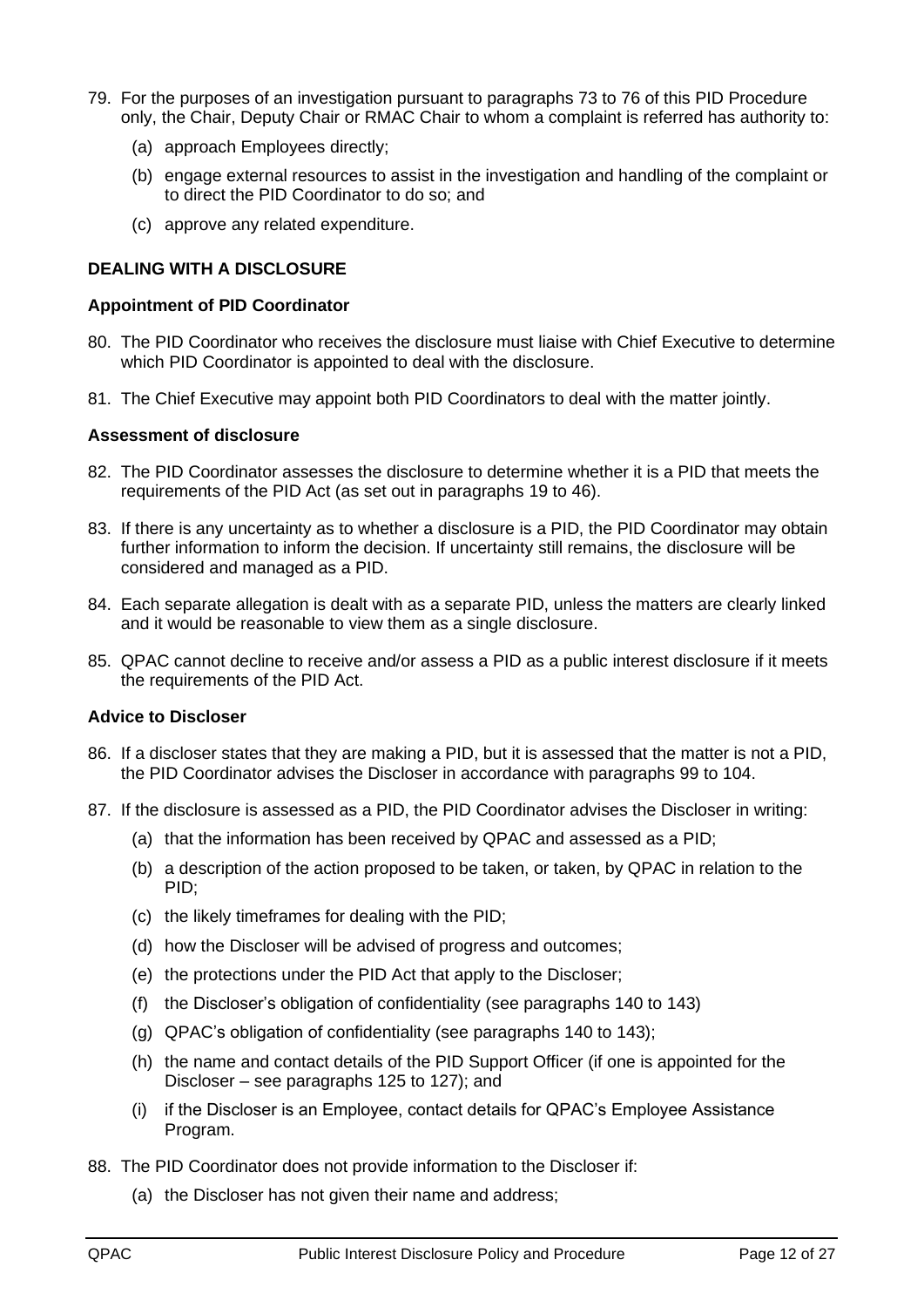- (b) the Discloser has indicated that they do not wish to be kept informed; or
- (c) disclosure of the information would be likely to adversely affect:
	- (i) anybody's safety;
	- (ii) the investigation of an offence or possible offence; or
	- (iii) necessary confidentiality about an informant's existence or identity.

## <span id="page-12-0"></span>**No further action**

- 89. The PID Coordinator may decide not to investigate or deal with a PID if:
	- (a) the PID does not raise a reasonable suspicion of Wrongdoing;
	- (b) the substance of the PID has already been investigated or dealt with by another appropriate process;
	- (c) the PID Coordinator reasonably considers that the PID should be dealt with by another appropriate process;
	- (d) the age of the information the subject of the PID makes it impracticable to investigate;
	- (e) the PID Coordinator reasonably considers that the PID is too trivial to warrant investigation and that dealing with the PID would substantially and unreasonably divert QPAC's resources; or
	- (f) another Queensland Government agency with jurisdiction to investigate the PID has notified QPAC that investigation of the PID is not warranted.
- 90. If the PID Coordinator decides not to investigate or deal with the PID, the PID Coordinator advises the Discloser in accordance with paragraph [119.](#page-15-4)

## <span id="page-12-1"></span>**Referral of PID**

- 91. The PID Coordinator decides whether the PID should be dealt with by QPAC or whether it is more appropriate to refer it to another Queensland Government agency which has the power to investigate or remedy the matter that is the subject of the PID.
- 92. It may also be necessary to refer the PID to another agency because of a legislative obligation. (For example, referral of Corrupt Conduct to the CCC – see paragraphs [99](#page-13-4) to [104\)](#page-13-5).
- 93. The PID Coordinator may refer the PID to another Queensland Government agency if the PID is about:
	- (a) the conduct of another Queensland Government agency or an officer or employee of that entity; or
	- (b) the conduct of a Queensland Government agency (including QPAC), or another matter, that another Queensland Government agency has the power to investigate or remedy.
- 94. Before referring a PID to another Queensland Government agency, the PID Coordinator conducts a risk assessment and does not proceed with the referral if there is an unacceptable risk of Reprisal.
- 95. The confidentiality obligations of the PID Act permit appropriate QPAC officers to communicate with another agency about the referral of a PID. QPAC officers exercise discretion in their contacts with any other agency.
- 96. When a PID Coordinator or other person receiving a PID is unsure as to how a complaint should be referred or handled, that person may contact the OQO or the CCC to seek advice and guidance on the matter.
- 97. The PID Coordinator informs the Discloser in writing of the referral of the PID to the other agency.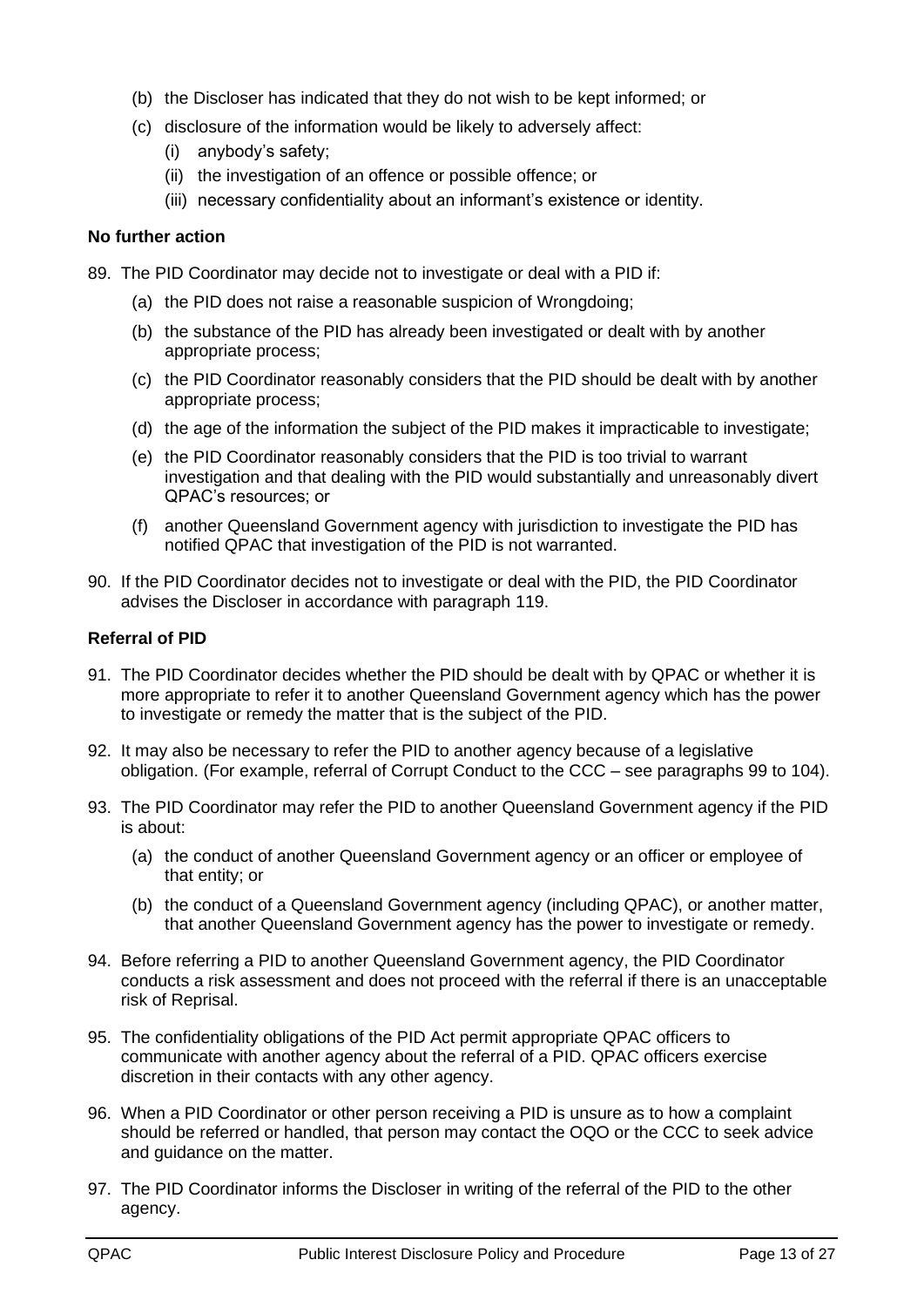98. The Subject is not advised of the referral so as not to jeopardise the conduct of any investigation or risk the destruction of any evidence.

## <span id="page-13-0"></span>**Referral of Corrupt Conduct**

- <span id="page-13-4"></span>99. Where the PID Coordinator reasonably suspects that a PID involves, or may involve, Corrupt Conduct, the PID Coordinator refers the matter to the CCC.
- 100. The PID Coordinator does not take any further action until advised by the CCC.
- 101. The CCC assesses the complaint and forms a preliminary view as to whether Corrupt Conduct is or may be involved.
- 102. If the CCC forms the view that Corrupt Conduct is involved, it decides whether to:
	- (a) investigate the matter itself;
	- (b) refer the matter back to QPAC for investigation and report;
	- (c) refer the matter to another Queensland Government agency (for example, the Queensland Police Service) for investigation and report; or
	- (d) jointly investigate the matter with QPAC or another Queensland Government agency.
- 103. If the CCC forms the view that Corrupt Conduct is not involved, it refers the matter back to QPAC to deal with.
- <span id="page-13-5"></span>104. If the CCC refers the matter back to QPAC, QPAC deals with the PID in accordance with this PID Procedure, subject to any directions made by the CCC.

#### <span id="page-13-1"></span>**Receipt of Referral**

105. If QPAC receives a referral of a PID from another agency or a Member of the Queensland Parliament, QPAC deals with the matter in accordance with this PID Procedure.

#### <span id="page-13-2"></span>**Investigation**

- 106. If a PID is investigated by QPAC, a PID Coordinator:
	- (a) investigates the matter and prepares a report of the investigation and its outcomes; or
	- (b) appoints an external investigator to do so and assists that external investigator as required.
- 107. Where possible and appropriate, the investigation should include interviews with the Discloser and all other witnesses.
- 108. The investigation is conducted with consideration of:
	- (a) the principles of Natural Justice;
	- (b) the rights of the Subject/s (see paragraphs [135](#page-17-6) t[o139\)](#page-17-7);
	- (c) QPAC's obligation to protect Confidential Information (see paragraphs [140](#page-17-5) to [143\)](#page-18-3); and
	- (d) QPAC's obligation to protect Disclosers from Reprisal (see paragraphs [129](#page-16-5) to [131\)](#page-16-6).

#### <span id="page-13-3"></span>**Decision**

- 109. The investigation report is provided to the Chief Executive, who reviews the report and determines:
	- (a) whether the alleged Wrongdoing is substantiated; and
	- (b) what action should be taken in relation to the findings of the investigation.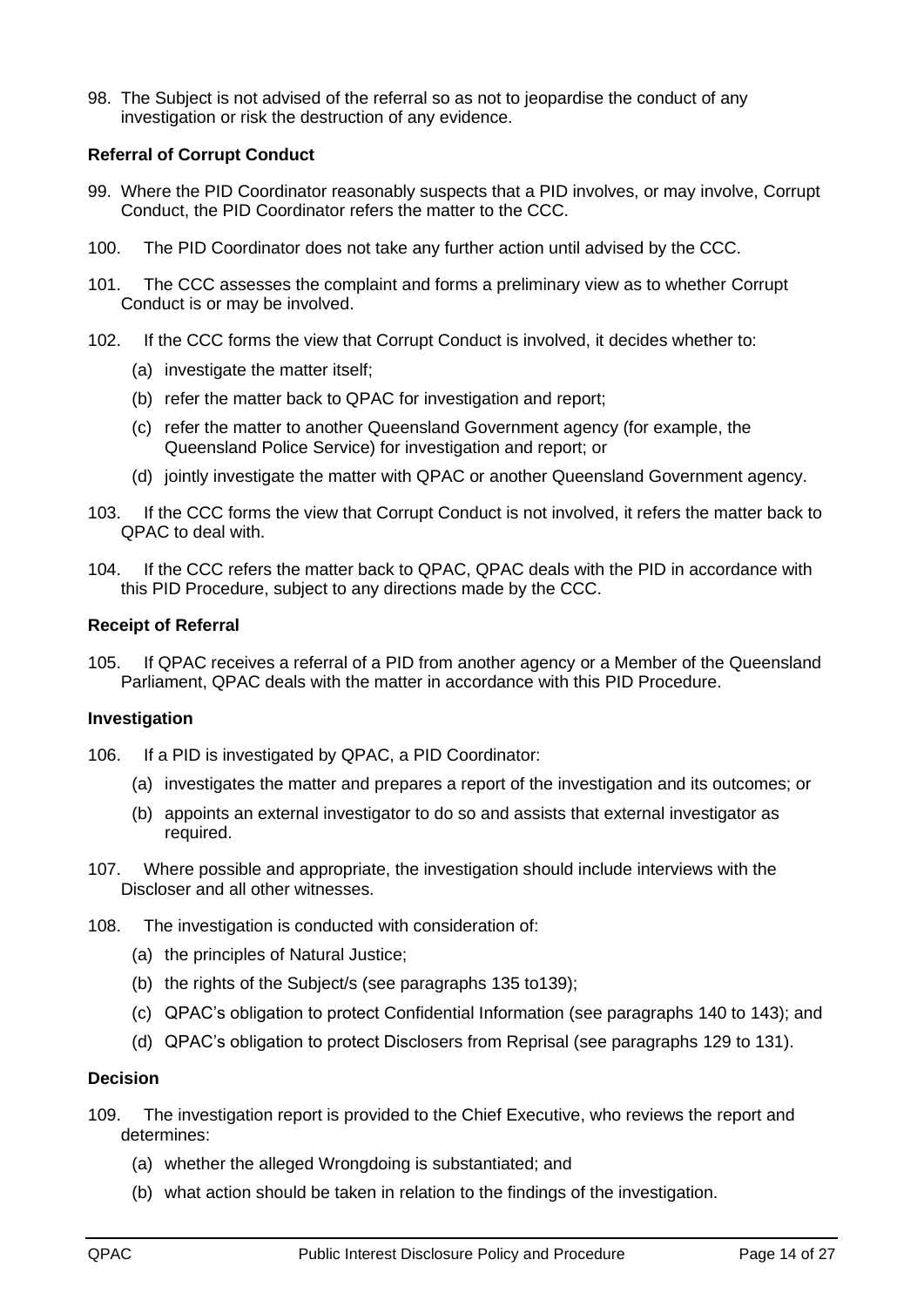# <span id="page-14-0"></span>**Action**

- 110. QPAC takes appropriate action in relation to the findings of the investigation, which may include:
	- (a) rectification of any Wrongdoing;
	- (b) taking any action required to prevent future occurrences of the same or similar Wrongdoing:
	- (c) any necessary improvements to QPAC's service delivery, business processes and internal controls;
	- (d) disciplinary or legal action against persons involved in the Wrongdoing; and/or
	- (e) reporting of the matter to appropriate authorities or regulators.

## <span id="page-14-1"></span>**Resources**

111. QPAC ensures that sufficient resources are available to the PID Coordinator to enable them to deal with a Relevant Complaint appropriately.

## <span id="page-14-2"></span>**Communication with Discloser**

- 112. Subject to paragraph [114,](#page-14-3) if:
	- (a) a Discloser states that they are making a PID, but it is assessed that the matter is not a PID;
	- (b) the PID Coordinator decides not to investigate or deal with a PID;
	- (c) no further action is taken on the PID; or
	- (d) action on the PID is discontinued,
	- the PID Coordinator advises the Discloser in writing of:
	- (e) confirmation that QPAC received the disclosure;
	- (f) the decision;
	- (g) the reasons for the decision;
	- (h) the review rights available if the Discloser is dissatisfied with the decision; and
	- (i) how to request a review (see paragraphs [116](#page-15-5) to [119\)](#page-15-4).
- 113. If the PID is investigated by QPAC:
	- (a) the PID Coordinator arranges for regular follow up with the Discloser to advise on the progress in resolving the PID; and
	- (b) at the conclusion of the investigation, the PID Coordinator advises the Discloser in writing of:
		- (i) the action proposed to be taken, or taken, by QPAC in relation to the PID;
		- (ii) the reason the action is considered to be appropriate in the circumstances; and
		- (iii) any results of the action that are known at the time of the response.
- <span id="page-14-3"></span>114. The PID Coordinator does not provide information to the Discloser if:
	- (a) the Discloser has not given their name and address;
	- (b) the Discloser has indicated that they do not wish to be kept informed; or
	- (c) disclosure of the information would be likely to adversely affect:
		- (i) anybody's safety;
		- (ii) the investigation of an offence or possible offence; or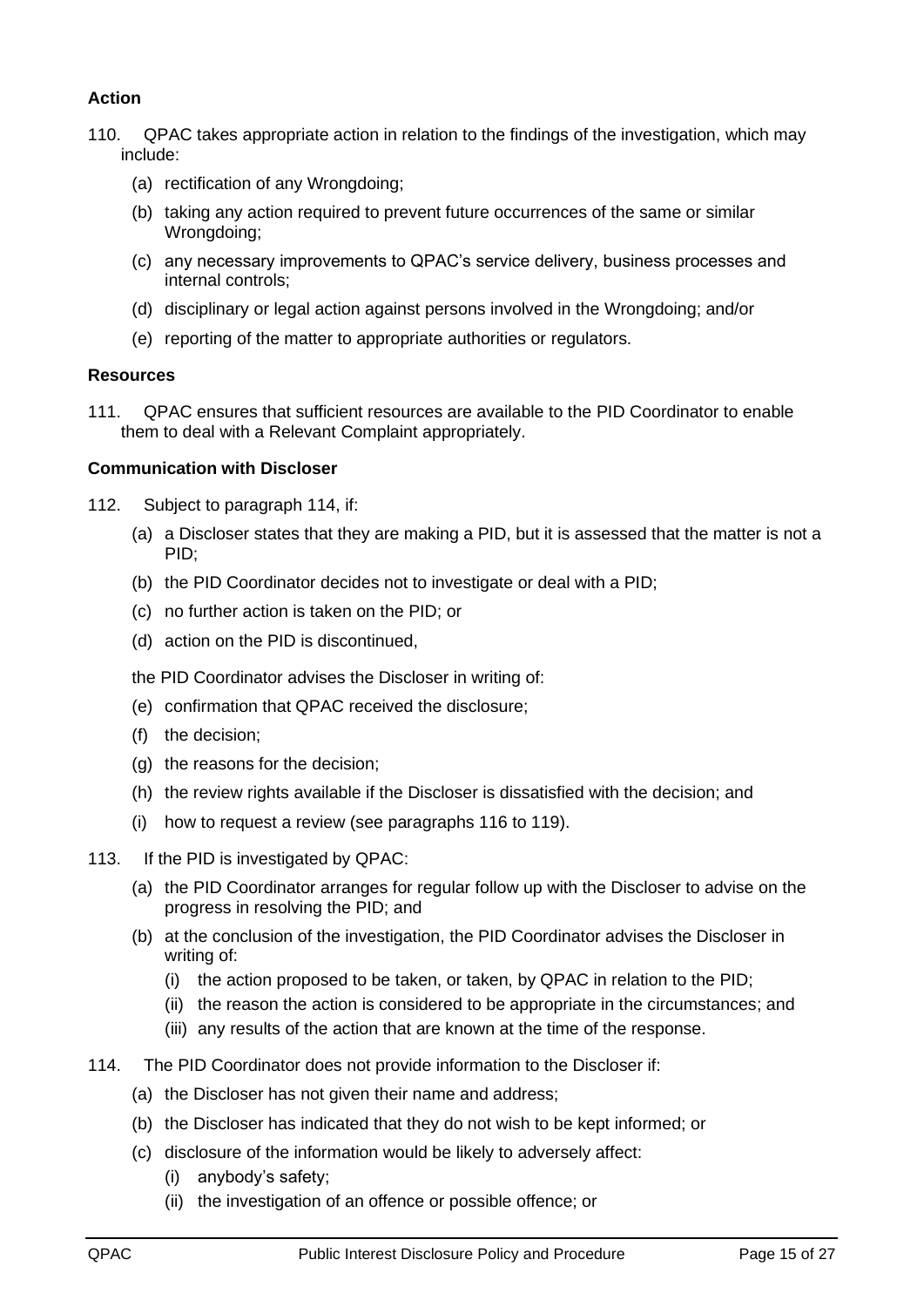- (iii) necessary confidentiality about an informant's existence or identity.
- 115. If a PID is dealt with by the CCC or another Queensland Government agency, then the CCC or other agency responds to the Discloser.

## <span id="page-15-1"></span><span id="page-15-0"></span>**OTHER MATTERS**

#### **RIGHTS OF REVIEW**

- <span id="page-15-5"></span>116. A Discloser who is dissatisfied with the outcome of a PID:
	- (a) that has been dealt with by QPAC; or
	- (b) in relation to which QPAC has decided to take no further action

may apply to the Chief Executive for a review of the decision.

- 117. The application must be made in writing within 28 days of receiving notice of the decision.
- 118. The Chief Executive informs the Discloser in writing, within 28 days of receipt of the request for review where possible, of:
	- (a) the outcome of the review; and
	- (b) the reasons for the decision.
- <span id="page-15-4"></span>119. There may also be external avenues of review, including:
	- (a) the CCC (for Corrupt Conduct matters);
	- (b) the Ombudsman;
	- (c) the Queensland Civil and Administrative Tribunal (QCAT).

## <span id="page-15-2"></span>**PROTECTION AND SUPPORT FOR DISCLOSERS**

#### <span id="page-15-3"></span>**Risk Assessment**

- 120. The PID Coordinator determines the level of protection and support appropriate for the Discloser by conducting an assessment of:
	- (a) the risk of a Reprisal to the Discloser and others associated with the Discloser, including those who may wrongly be suspected of being the Discloser, witnesses or other affected third parties;
	- (b) the potential consequences of Reprisals; and
	- (c) the Discloser's need for support.
- 121. The risk assessment:
	- (a) includes consultation with the Discloser (and the PID Support Officer if one is appointed); and
	- (b) takes into account the actual and reasonably perceived risk of the Discloser or others suffering Detriment.
- 122. Even where the Discloser is anonymous, the PID Coordinator undertakes a risk assessment on the basis of information available in the PID and taking into account the risk to persons who may be suspected of making the PID, witnesses or other affected third parties.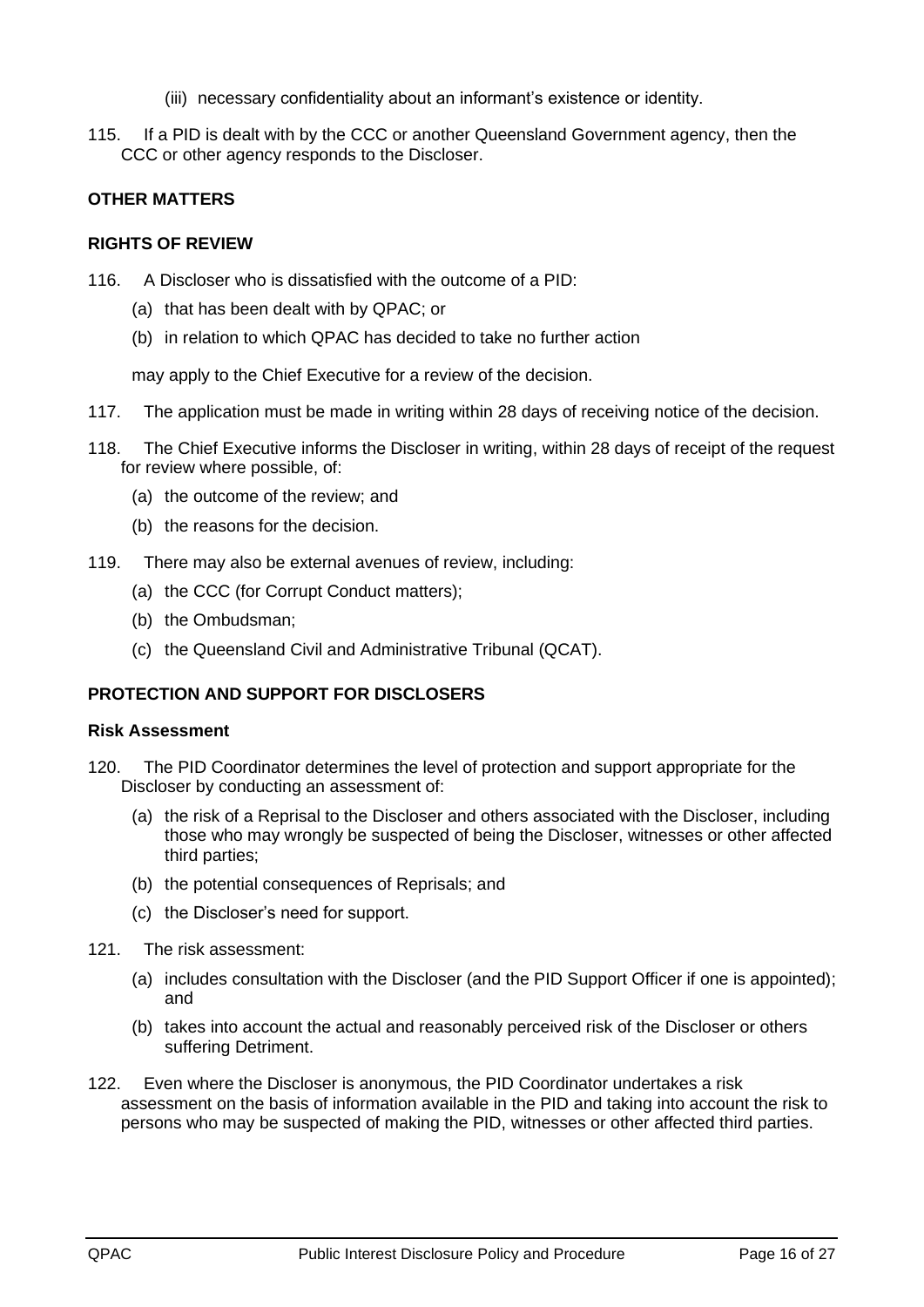## <span id="page-16-0"></span>**Protection**

- 123. Consistent with the risk assessment, the PID Coordinator:
	- (a) develops and implements a risk management plan; and
	- (b) arranges any reasonably necessary protection for the Discloser (or others).
- 124. The PID Coordinator regularly:
	- (a) reassesses the risk of Reprisal while the PID is being dealt with, in consultation with the Discloser and the PID Support Officer; and
	- (b) reviews the risk management plan if required.

## <span id="page-16-1"></span>**PID Support Officer**

- <span id="page-16-3"></span>125. In consultation with the Director – Human Resources and Safety, the PID Coordinator:
	- (a) identifies and assesses the Discloser's need for support; and
	- (b) where appropriate, assigns a PID Support Officer to the Discloser.
- 126. The PID Support Officer:
	- (a) assists the Discloser to access information about PIDs, protections available under the PID Act and the PID management process;
	- (b) proactively contacts the Discloser to offer support; and
	- (c) provides information and support to the Discloser until the matter is finalised, or until the Discloser no longer requires support.
- <span id="page-16-4"></span>127. The support may include:
	- (a) acknowledging that making the PID was the right thing to do and is valued;
	- (b) making a clear statement that QPAC will support the Discloser;
	- (c) providing moral and emotional support;
	- (d) maintaining contact with the Discloser;
	- (e) regularly checking on the Discloser's well-being, where this is warranted;
	- (f) advising the Discloser of the availability of QPAC's Employee Assistance Program;
	- (g) generating support for the Discloser in their work unit, where appropriate;
	- (h) arranging for an external party to provide support.

## <span id="page-16-2"></span>**Prevention of Reprisals**

- 128. See paragraphs [62](#page-9-4) to [70](#page-10-9) in relation to Reprisals.
- <span id="page-16-5"></span>129. The PID Coordinator and the PID Support Officer monitor the workplace for any signs of Reprisal action.
- 130. The PID Support Officer reports any suspected Reprisal action to the PID Coordinator.
- <span id="page-16-6"></span>131. If Reprisal action is suspected or alleged, the PID Coordinator:
	- (a) attends to the safety of the Discloser (or others) as a matter of priority;
	- (b) reviews the risk assessment and risk management plan and necessary protective measures; and
	- (c) manages any allegation of a Reprisal as a PID in its own right.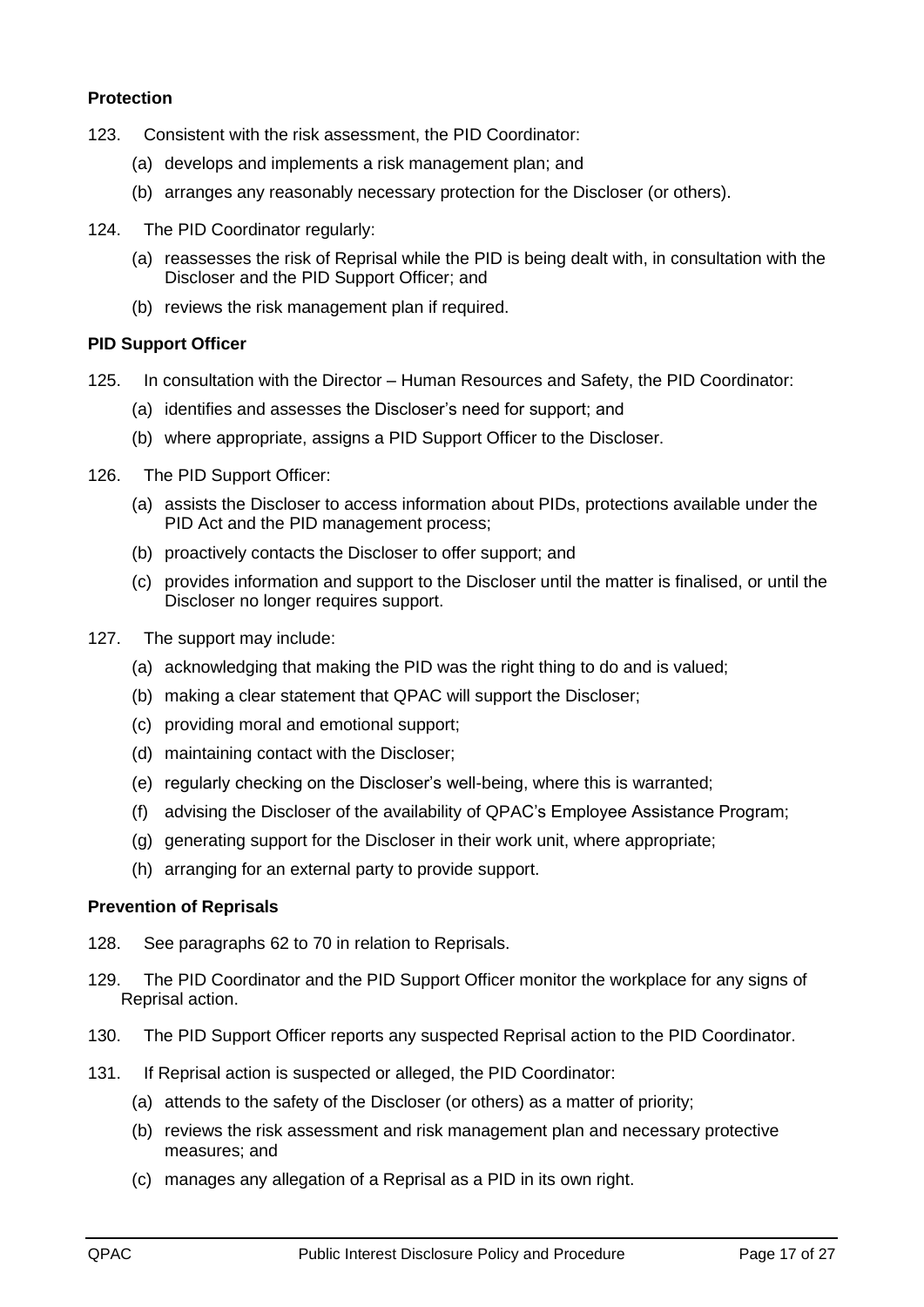- 132. Employees must not take Reprisals.
- <span id="page-17-3"></span>133. A person who takes a Reprisal:
	- (a) commits an offence; and
	- (b) is liable in damages to any person who suffers Detriment as a result.
- <span id="page-17-4"></span>134. In addition, an Employee who takes a Reprisal is in breach of QPAC's Code of Conduct and may be subject to disciplinary action, including (without limitation) termination of employment.

## <span id="page-17-6"></span><span id="page-17-0"></span>**RIGHTS OF SUBJECTS**

- 135. A Subject is entitled to:
	- (a) the presumption of innocence;
	- (b) the right to information and support; and
	- (c) Natural Justice.
- 136. Employees who are the Subject of a PID may:
	- (a) seek assistance from their employee association (i.e. union), if a member;
	- (b) engage their own private legal representation; and/or
	- (c) utilise the services of QPAC's Employee Assistance Program.
- <span id="page-17-8"></span>137. Where an Employee has engaged in conduct in their official capacity, in good faith and without gross negligence, they may be entitled to indemnity from the State for liability, reasonable legal costs and/or legal representation.
- 138. In consultation with the PID Coordinator, the PID Coordinator:
	- (a) identifies and assesses the Subject's need for support; and
	- (b) where appropriate, assigns a PID Support Officer (separate from the PID Support Officer appointed for the Discloser) to provide information and support to the Subject until the matter is finalised.
- <span id="page-17-7"></span>139. Once the Subject is aware of the PID and/or the investigation, the PID Coordinator informs the Subject in writing of:
	- (a) the name and contact details of the PID Support Officer (if one is appointed for the Subject); and
	- (b) the matters set out in paragraphs [135](#page-17-6) to [137.](#page-17-8)

## <span id="page-17-1"></span>**CONFIDENTIALITY**

## <span id="page-17-2"></span>**Confidential Information**

- <span id="page-17-5"></span>140. For the purposes of this PID Procedure, Confidential Information:
	- (a) includes:
		- (i) about the identity, occupation, residential or work address or whereabouts of a Discloser or a Subject;
		- (ii) disclosed by a PID;
		- (iii) about an individual's personal affairs; or
		- (iv) that, if disclosed, may cause Detriment to a person; and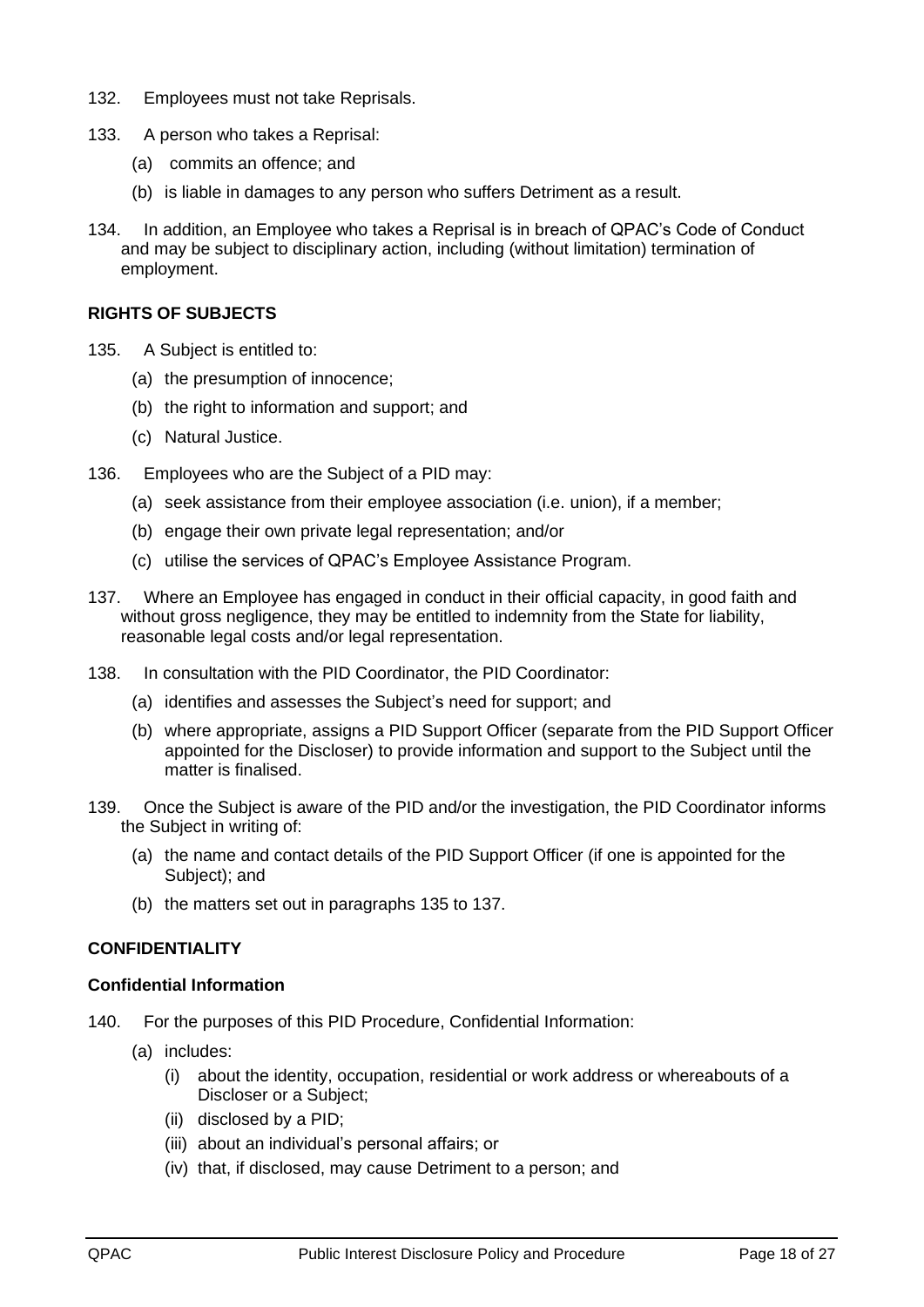- (b) does not include information publicly disclosed in a PID made to a court, tribunal or other entity that may receive evidence under oath, unless further disclosure of the information is prohibited by law.
- <span id="page-18-4"></span>141. A person who gains Confidential Information because they receive a PID or are involved in dealing with a PID must not make a record of the information, or intentionally or recklessly disclose the information to anyone, other than:
	- (a) under the PID Act;
	- (b) to discharge a function under another Act including, for example, to investigate something disclosed by a PID;
	- (c) to respond to a court order, legal directive or court proceedings;
	- (d) if the person to whom the Confidential Information relates consents in writing to the making of the record or disclosure of the information;
	- (e) if the person cannot reasonably obtain the consent of the person to whom the Confidential Information relates and making the record or disclosing the information is unlikely to harm the interests of the person to whom the Confidential Information relates and is reasonable in all the circumstances;
	- (f) if the person reasonably believes that making the record or disclosing the information is necessary to provide for the safety or welfare of a person;
	- (g) if authorised under a regulation or another Act;
	- (h) if the person has an obligation under the principles of Natural Justice to disclose information to a person whose rights would otherwise be detrimentally affected. The identity of the Discloser may only be disclosed if:
		- (i) it is essential to do so under the principles of Natural Justice; and
		- (ii) it is unlikely that a Reprisal will be taken against the Discloser.
- 142. It is an offence under the PID Act for a person to make a record of or disclosing Confidential Information to anyone (other than for the reasons noted at paragraph [141\)](#page-18-4).
- <span id="page-18-3"></span>143. In addition, an Employee who makes a record of or discloses Confidential Information to anyone (other than for the reasons noted at paragraph [141\)](#page-18-4) is in breach of QPAC's Code of Conduct and may be subject to disciplinary action, including (without limitation) termination of employment.

# <span id="page-18-0"></span>**Discloser's Identity**

- 144. While QPAC makes every attempt to protect confidentiality, a Discloser's identity may need to be disclosed in the circumstances outlined in paragraph [141.](#page-18-4)
- 145. QPAC will ensure that communication with all parties involved will be arranged discreetly to avoid identifying the Discloser wherever possible.
- 146. Disclosers should be aware that while QPAC will make every attempt to keep their details confidential, it cannot guarantee that others will not try to deduce their identity.

# <span id="page-18-1"></span>**FALSE OR MISLEADING INFORMATION**

- <span id="page-18-2"></span>147. It is an offence under the PID Act for a person to:
	- (a) make a statement to a Proper Authority intending that it be acted on as a PID; and
	- (b) in the statement, or in the course of inquiries into the statement, intentionally give information that is false or misleading in a material particular.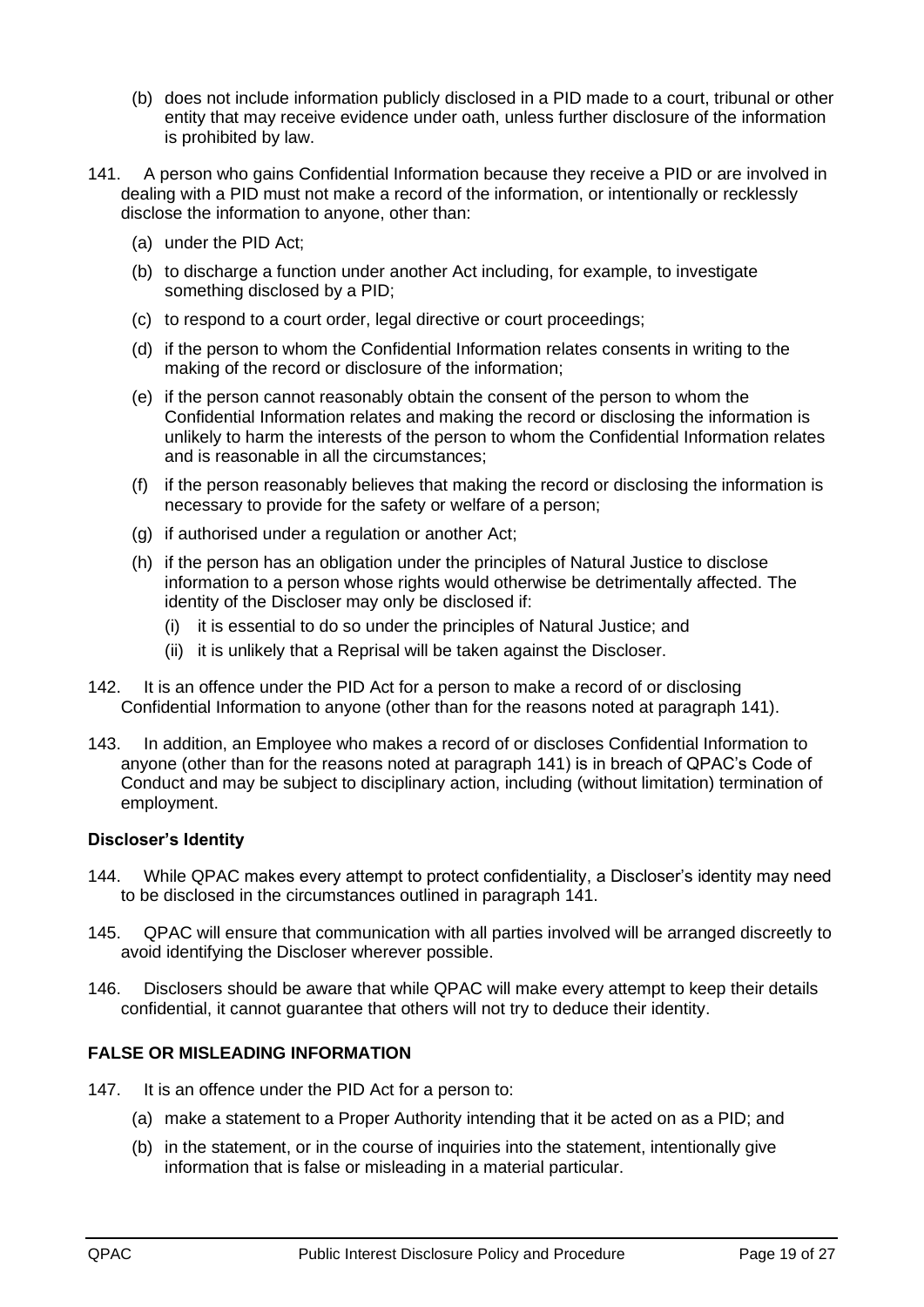- 148. It is an offence under the CC Act for a person to provide false or misleading information to the CCC.
- <span id="page-19-2"></span>149. In addition, an Employee who intentionally gives false or misleading information in a PID or during an investigation into a PID or to the CCC is in breach of QPAC's Code of Conduct and may be subject to disciplinary action, including (without limitation) termination of employment.

## <span id="page-19-0"></span>**RECORDS**

- 150. The PID Coordinators keep accurate records of all PIDs made to QPAC, including:
	- (a) the date the PID was made;
	- (b) the name of the Discloser, if known;
	- (c) the status of the Discloser (e.g. employee, public, anonymous);
	- (d) the gender of the Subject;
	- (e) the status of the Subject (e.g. Employee or non-Employee);
	- (f) the location of the Subject;
	- (g) a summary of the allegation / information disclosed;
	- (h) the involvement of an external agency / party;
	- (i) the action taken to minimise any risk of Reprisal;
	- (j) the date the inquiry / investigation commenced;
	- (k) the date the inquiry / investigation was completed;
	- (l) the outcome of the inquiry / investigation;
	- (m) the date the PID was resolved / closed;
	- (n) the date the outcome was advised to the Discloser;
	- (o) any action taken on the PID; and
	- (p) if no action was taken, the reason for the decision;
	- (q) any legal processes associated with the PID; and
	- (r) any other information required under a PID Standard.
- 151. All records relating to PIDs are stored securely and confidentially and are able to be accessed only by authorised Employees.

# <span id="page-19-1"></span>**REPORTING**

- 152. The PID Coordinators provide the OQO with statistical information regarding PIDs as required by *Public Interest Disclosure Standard No. 3*.
- 153. If, during the PID management process, the PID Coordinator considers that the Wrongdoing includes any matter that may:
	- (a) prevent, or significantly affect, QPAC's achievement of its goals under its strategic plan; or
	- (b) significantly affect QPAC's performance in delivering the outputs under its operational plan,

the PID Coordinator must immediately inform the Chief Executive so that the Chair may inform Minister for the Arts of the matter under section 52(c) of the QPAT Act..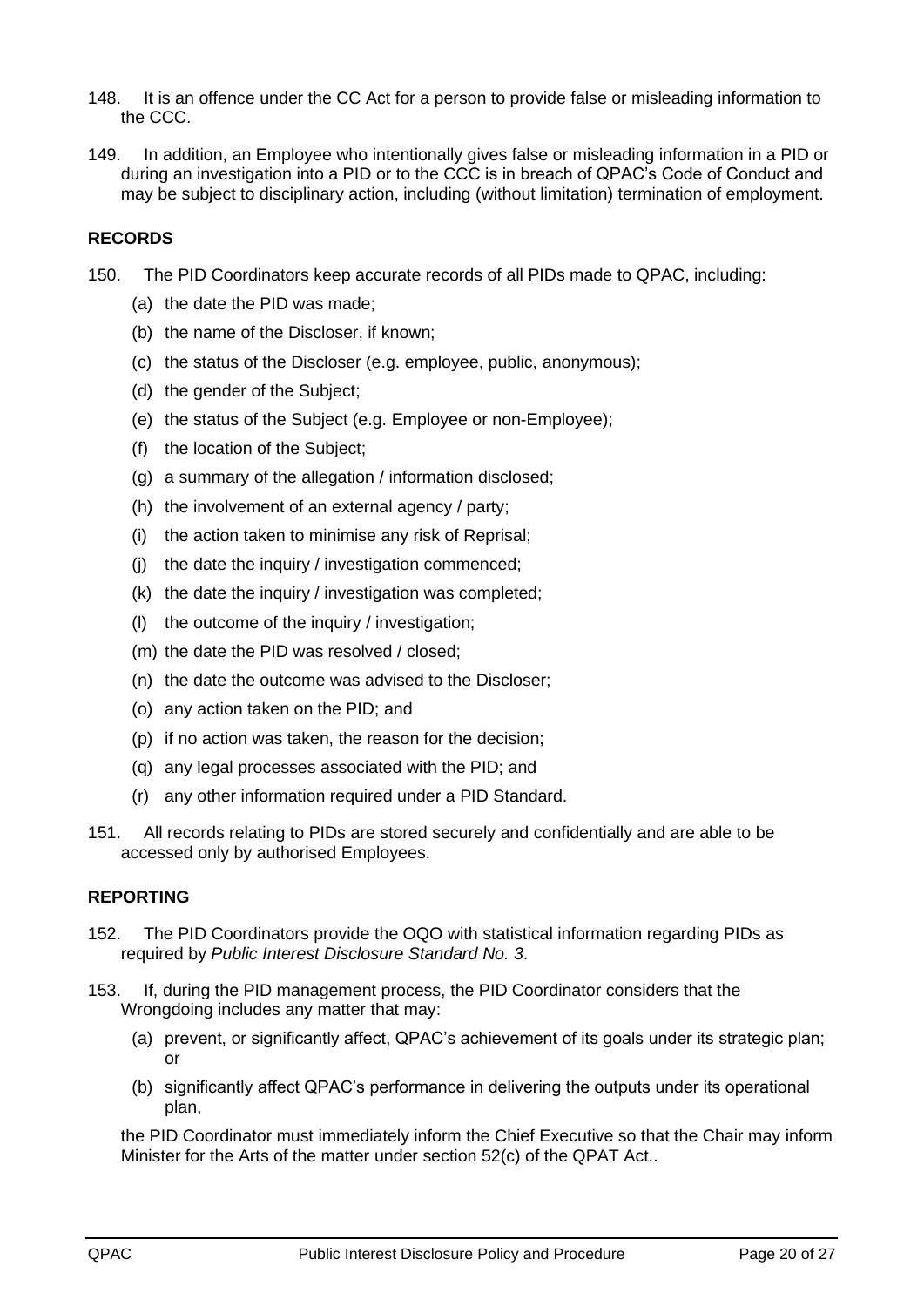- 154. If, during the PID management process, the PID Coordinator becomes aware of a loss of QPAC's property that is a result of Corrupt Conduct, the PID Coordinator must:
	- (a) ensure a written record is kept of the following details about the loss:
		- (i) a description of the property, including its value;
		- (ii) the reason for the loss;
		- (iii) the action taken about the loss, including, for example the following:
			- action to remedy any weakness in QPAC's internal control;
			- action taken to obtain reimbursement;
			- details about approval for writing off the loss; and
	- (b) if the loss is a material loss (being money of more than \$500 or property of more than \$5,000 value) – inform the Chief Executive so that the Chair may, as soon as practicable but not later than 6 months after becoming aware of the loss, notify:
		- (i) the Minister for the Arts;
		- (ii) the Auditor-General;
		- (iii) the CCC; and
		- (iv) for a loss resulting from a criminal offence: a police officer

under section 16 of the *Financial and Performance Management Standard 2001*.

## <span id="page-20-0"></span>**Roles, Responsibilities and Contact Details**

| Role                   | <b>Responsibilities</b>                                                                                                                                                                                                                                                                                                                                                                                                                                                                       | <b>Contact Details</b>                                                                                                                                |
|------------------------|-----------------------------------------------------------------------------------------------------------------------------------------------------------------------------------------------------------------------------------------------------------------------------------------------------------------------------------------------------------------------------------------------------------------------------------------------------------------------------------------------|-------------------------------------------------------------------------------------------------------------------------------------------------------|
| <b>Chief Executive</b> | • Reviewing investigation report and<br>determine whether alleged<br>Wrongdoing is substantiated<br>• Determining what action should be<br>taken                                                                                                                                                                                                                                                                                                                                              | Employees may obtain the direct<br>telephone number and email<br>addresses for the Chief Executive<br>officers from InfoPAC or from their<br>Manager. |
| <b>Employees</b>       | • Conducting their duties to a high<br>professional and ethical standard<br>• Seeking appropriate guidance if<br>they have an ethical dilemma;<br>• Complying with the PID Procedure<br>• Immediately referring any PIDs<br>they receive $-$ IN CONFIDENCE $-$<br>to a PID Coordinator<br>• Cooperating fully with<br>investigations into PID matters<br>• Maintaining the confidentiality of<br><b>PID matters</b><br>• Refraining from Reprisal action (or<br>inaction, as the case may be) |                                                                                                                                                       |

<span id="page-20-1"></span>155. The following roles have the following responsibilities in relation to PIDs: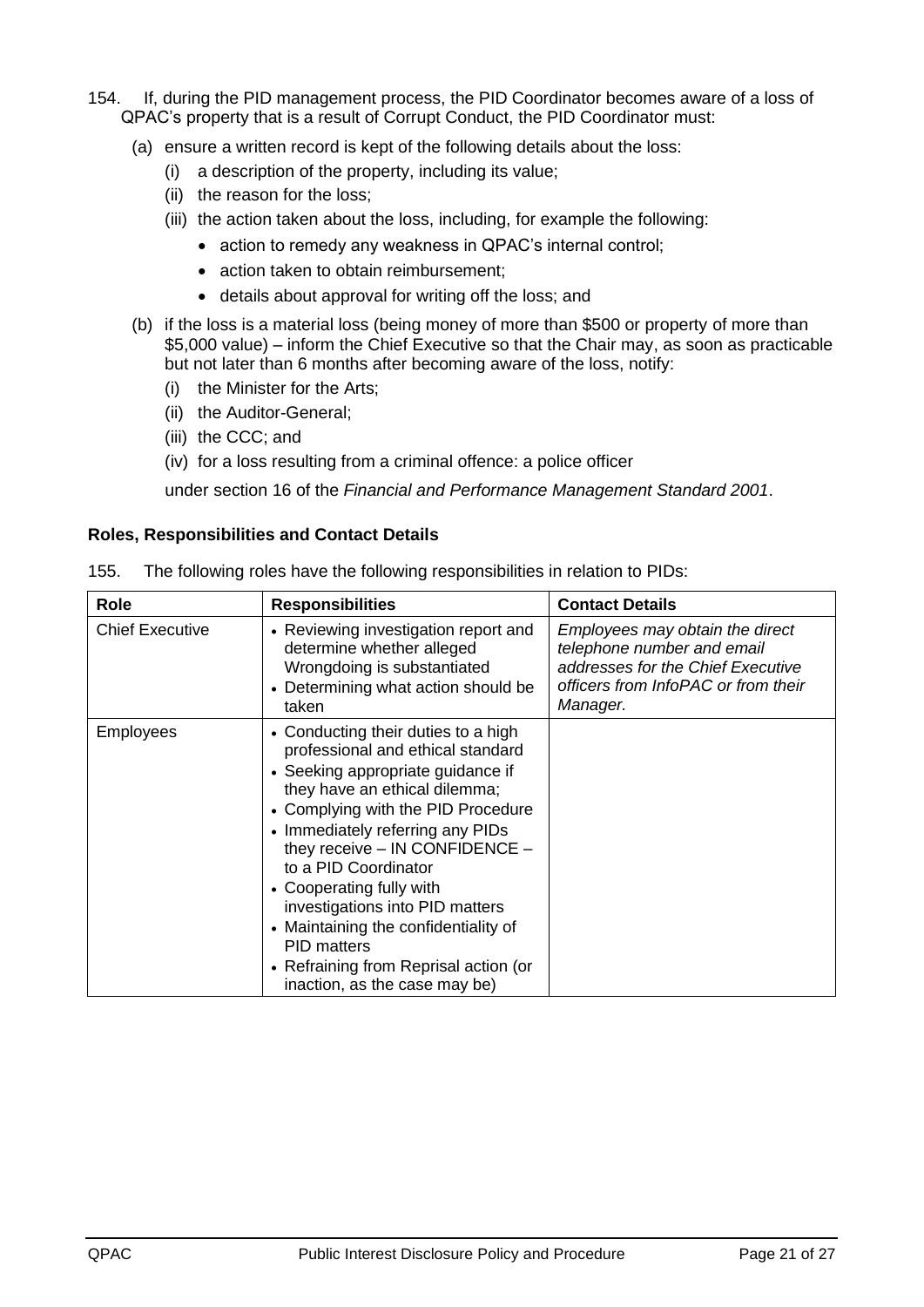| <b>Role</b>             | <b>Responsibilities</b>                                                                                                                                                                                                                                                                                                                                                                                                                                                                                                                                                                                                                                                                                                                                                                                                                                                                                   | <b>Contact Details</b>                                                                                                                                                                                                                                                                                                                                                                                                                                                                                                                                             |
|-------------------------|-----------------------------------------------------------------------------------------------------------------------------------------------------------------------------------------------------------------------------------------------------------------------------------------------------------------------------------------------------------------------------------------------------------------------------------------------------------------------------------------------------------------------------------------------------------------------------------------------------------------------------------------------------------------------------------------------------------------------------------------------------------------------------------------------------------------------------------------------------------------------------------------------------------|--------------------------------------------------------------------------------------------------------------------------------------------------------------------------------------------------------------------------------------------------------------------------------------------------------------------------------------------------------------------------------------------------------------------------------------------------------------------------------------------------------------------------------------------------------------------|
| <b>Executive Team</b>   | • Maintaining a workplace culture<br>that values professionalism,<br>integrity and diligence<br>• Demonstrating positive ethical<br>standards and values to<br>Employees through their own<br>conduct and communications at<br>work<br>• Creating a supportive reporting<br>environment (i.e. a workplace<br>culture where Employees feel<br>comfortable reporting suspected<br>Wrongdoing, have confidence that<br>their concerns will be appropriately<br>dealt with and do not fear or<br>concern adverse treatment arising<br>from their reporting of suspected<br>Wrongdoing)<br>• Providing appropriate support to<br>Employees who report suspected<br>Wrongdoing<br>• Implementing appropriate controls<br>to prevent harm to QPAC's assets<br>and resources<br>• Assisting Employees to resolve<br>ethical dilemmas, as required                                                                 | Employees may obtain the direct<br>telephone number and email<br>addresses for Executive Team<br>members from InfoPAC or from their<br>Manager.                                                                                                                                                                                                                                                                                                                                                                                                                    |
| <b>PID Coordinators</b> | • Being the principal contacts for PID<br>issues within QPAC<br>• Assessing PIDs received<br>• Providing acknowledgment of<br>receipt of PID to Discloser<br>• Undertaking risk assessments in<br>consultation with Disclosers and<br>other relevant officers<br>• Liaising with other agencies about<br>referral of PIDs<br>• Conducting an investigation of the<br>PID matter and preparing an<br>investigation report or engaging an<br>external investigator<br>• Allocating a PID Support Officer if<br>required<br>• Documenting and managing<br>implementation of the PID Program<br>• Reviewing and updating the PID<br>Procedure and PID Program as<br>required<br>• Maintaining and updating internal<br>records of PIDs received<br>• Reporting data on PIDs to the<br>Queensland Ombudsman<br>• Notifying all complaints of<br>reasonably suspected Corrupt<br>Conduct within QPAC to the CCC | Director - Human Resources and<br>Safety<br><b>General Counsel</b><br>By post - PO Box 3567, South<br>1.<br>Bank Qld 4101<br>2.<br>By phone - (07) 3840 7400<br>3.<br>publicinterestdisclosure@qpac<br>com.au<br>4.<br>(For PIDs made by Employees<br>and Board members only) Via<br><b>QPAC's external Whistle</b><br>Blower Program - Whispli<br>(Details can be found on the<br>intranet and in induction<br>materials)<br>Employees may obtain the direct<br>telephone number and email<br>addresses for these officers from<br>InfoPAC or from their Manager. |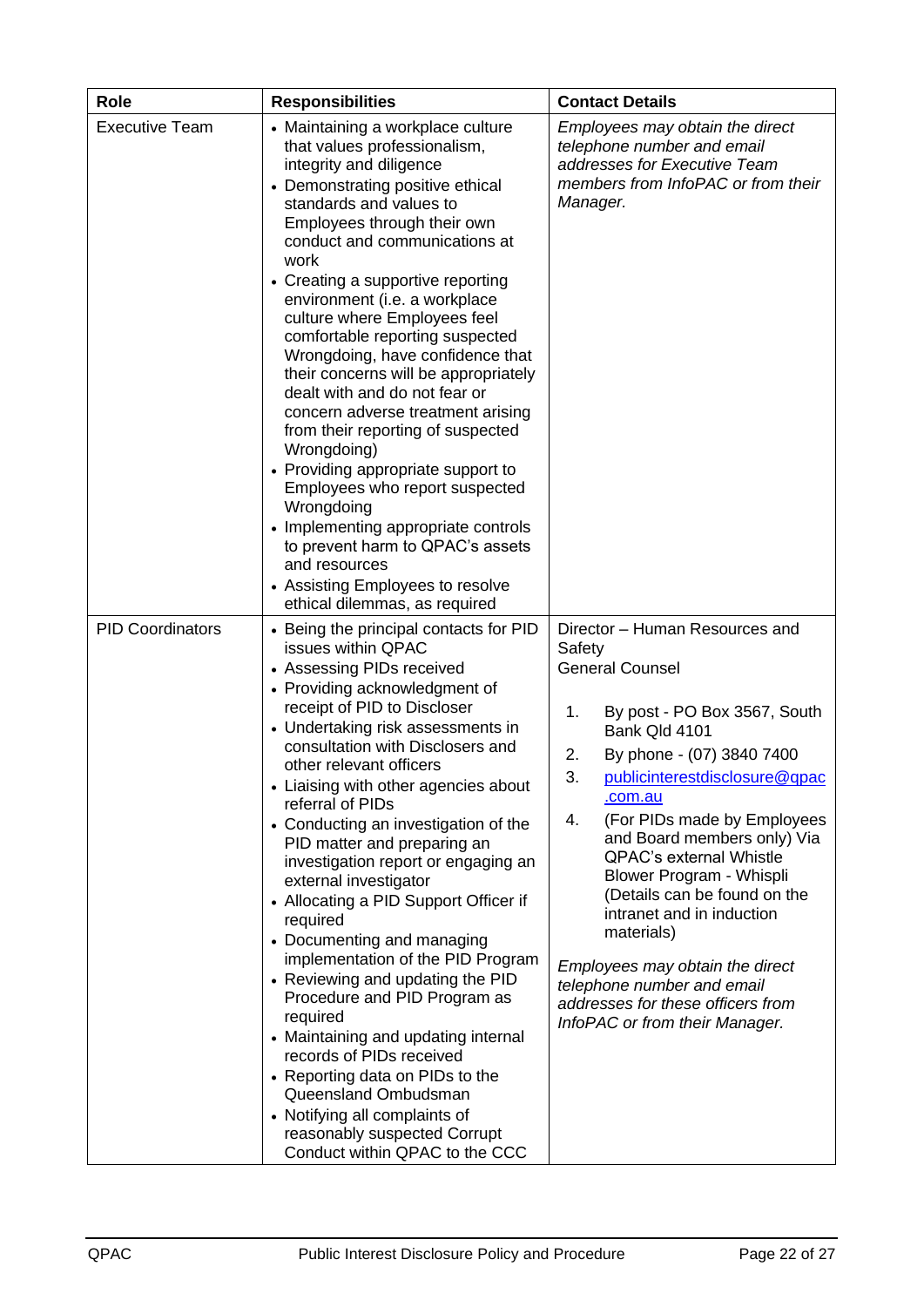| <b>Role</b>                 | <b>Responsibilities</b>                                                                                                                                                                                                                                                                                                                                                                                                                  | <b>Contact Details</b>                                                                                                                                                                                                                                                                                           |
|-----------------------------|------------------------------------------------------------------------------------------------------------------------------------------------------------------------------------------------------------------------------------------------------------------------------------------------------------------------------------------------------------------------------------------------------------------------------------------|------------------------------------------------------------------------------------------------------------------------------------------------------------------------------------------------------------------------------------------------------------------------------------------------------------------|
| <b>PID Support Officers</b> | • Providing advice and information to<br>a Discloser on the PID Procedure<br>• Providing personal support and<br>referral to other sources of advice<br>or support for a Discloser as<br>required<br>• Facilitating updates to a Discloser<br>on the progress of the PID<br>management process<br>• Proactively contacting a Discloser<br>throughout the PID management<br>process<br>• Monitoring and managing the risk<br>of Reprisals | Human Resources Manager<br>Human Resources Advisor<br>By post - PO Box 3567, South<br>Bank Qld 4101<br>By phone - (07) 3840 7400<br>2.<br>publicinterestdisclosure@qpac<br>3.<br>.com.au<br>Employees may obtain the direct<br>telephone number and email<br>addresses for these officers from<br><i>InfoPAC</i> |

## <span id="page-22-0"></span>**ENQUIRIES**

- 156. If you have any enquiries regarding this PID Procedure, please contact a PID Coordinator.
- <span id="page-22-4"></span>157. Any person who requires support and assistance in making a PID is encouraged to contact a PID Coordinator.

## <span id="page-22-1"></span>**REVIEW**

- 158. This PID Procedure and the PID Program must be reviewed at least every 3 years, or earlier if there are regulatory amendments.
- 159. The reviews must:
	- (a) ensure that this PID Procedure and the PID Program meet the requirements of the PID Act, PID Standards, CC Act and any other regulatory requirements; and
	- (b) include an evaluation of the effectiveness of this PID Procedure and the PID Program.

# <span id="page-22-2"></span>**PUBLICATION**

- 160. This PID Procedure and the PID Management Program must be published on QPAC's internal intranet and QPAC's public website.
- 161. Minor amendments to this PID Procedure and the PID Management Program, for example changes to contact details or nominated PID Coordinators or PID Support Officers, may be approved by the Chief Executive.

<span id="page-22-3"></span>

| <b>DEFINITIONS</b> |
|--------------------|
|--------------------|

| Term                         | <b>Definition</b>                                                                                                      |
|------------------------------|------------------------------------------------------------------------------------------------------------------------|
| <b>Administrative Action</b> | See paragraph 33.                                                                                                      |
| Board                        | QPAC's Board.<br>(Queensland Performing Arts Trust comprising members appointed<br>under section 6(1) of the QPAT Act) |
| CC Act                       | Crime and Corruption Act 2001                                                                                          |
| <b>CCC</b>                   | Crime and Corruption Commission.                                                                                       |
| Chair                        | The Chair of the Board.                                                                                                |
| <b>Chief Executive</b>       | <b>QPAC's Chief Executive.</b>                                                                                         |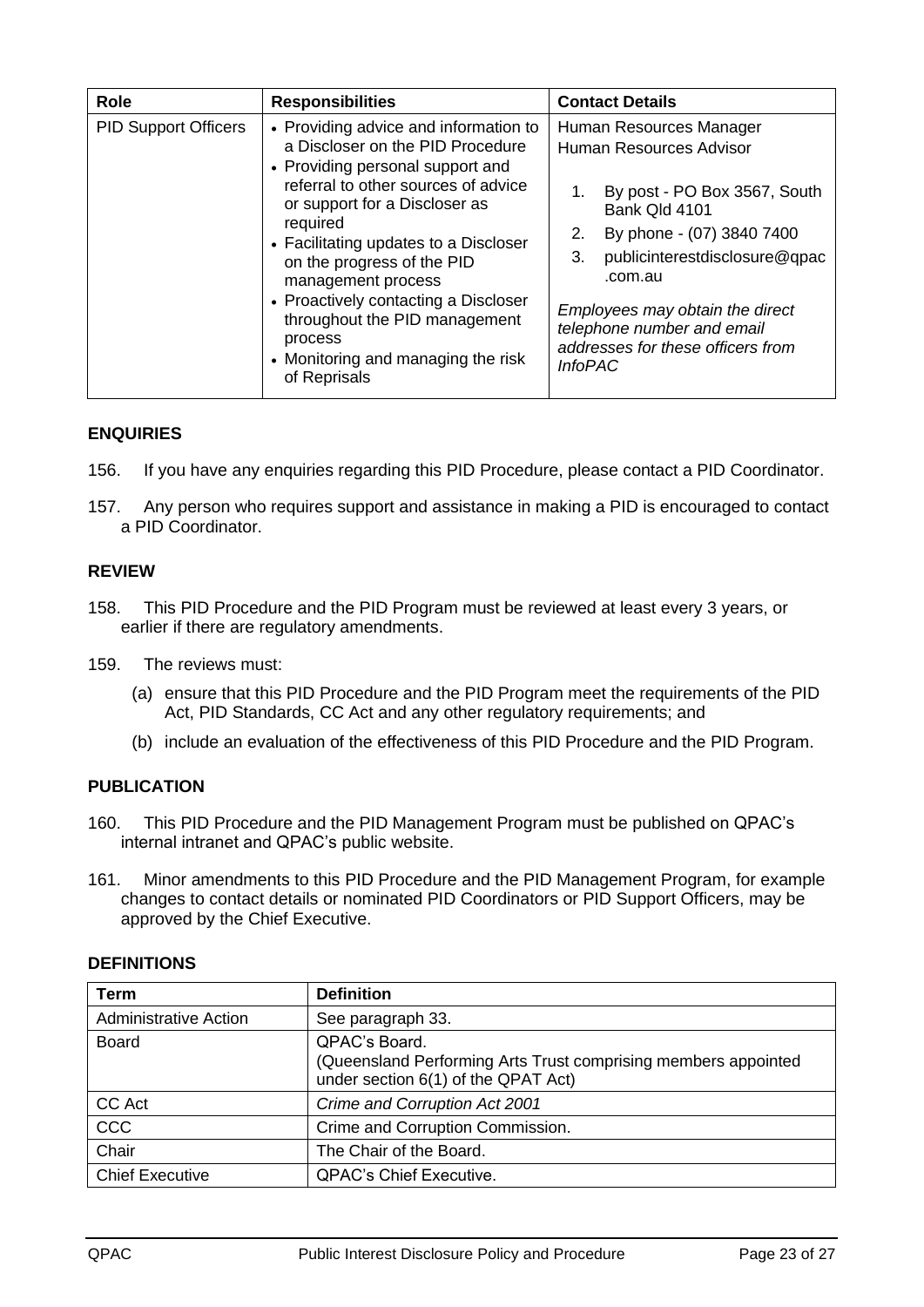| <b>Term</b>                      | <b>Definition</b>                                                                                                                                                                                                                                 |
|----------------------------------|---------------------------------------------------------------------------------------------------------------------------------------------------------------------------------------------------------------------------------------------------|
|                                  | (The director of Queensland Performing Arts Trust appointed under<br>section 32 of the QPAT Act)                                                                                                                                                  |
| Confidential Information         | See paragraph 157.                                                                                                                                                                                                                                |
| <b>Corrupt Conduct</b>           | See paragraph 27.                                                                                                                                                                                                                                 |
| Deputy Chair                     | The Deputy Chair of the Board.                                                                                                                                                                                                                    |
| Detriment                        | See paragraph 65.                                                                                                                                                                                                                                 |
| <b>Disability</b>                | A person's condition that:                                                                                                                                                                                                                        |
|                                  | • is attributable to:                                                                                                                                                                                                                             |
|                                  | • an intellectual, psychiatric, cognitive, neurological, sensory or<br>physical impairment; or                                                                                                                                                    |
|                                  | • a combination of impairments mentioned above;<br>and results in:                                                                                                                                                                                |
|                                  | • a substantial reduction of the person's capacity for communication,<br>social interaction, learning, mobility or self care or management; and<br>• the person needing support.                                                                  |
|                                  | The impairment may result from an acquired brain injury.                                                                                                                                                                                          |
|                                  | The disability must be permanent or likely to be permanent.                                                                                                                                                                                       |
|                                  | The disability may be, but need not be, of a chronic episodic nature.<br>[Section 4 & Schedule 4 PID Act & section 11 Disability Services Act 2006]                                                                                               |
| <b>Discloser</b>                 | A person who makes a PID.                                                                                                                                                                                                                         |
| <b>Employees</b>                 | All QPAC employees, including permanent, temporary, casual, full<br>time, part time, variable part time and flexible part time employees                                                                                                          |
| <b>Executive Team</b>            | QPAC's Chief Executive, Executive Directors and Directors.                                                                                                                                                                                        |
| Journalist                       | A person engaged in the occupation of writing or editing material<br>intended for publication in the print or electronic news media.                                                                                                              |
| Maladministration                | See paragraph 32.                                                                                                                                                                                                                                 |
| Manager                          | In relation to an Employee – a person to whom the Employee reports                                                                                                                                                                                |
|                                  | or a person who directly or indirectly supervises the Employee in the<br>performance of the Employee's functions as an Employee.                                                                                                                  |
| <b>Natural Justice</b>           | Also referred to as 'procedural fairness'.                                                                                                                                                                                                        |
|                                  | Applies to any decision that can affect the rights, interests or<br>expectations of individuals in a direct or immediate way. Natural justice<br>is at law a safeguard applying to an individual whose rights or interests<br>are being affected. |
|                                  | The rules of natural justice, which have been developed to ensure that<br>decision-making is fair and reasonable, are:<br>• avoid bias; and                                                                                                       |
|                                  | • give a fair hearing.                                                                                                                                                                                                                            |
|                                  | • act only on the basis of logically probative evidence.                                                                                                                                                                                          |
| Ombudsman                        | Queensland Ombudsman.                                                                                                                                                                                                                             |
| <b>OQO</b>                       | Office of the Queensland Ombudsman.                                                                                                                                                                                                               |
| Person Holding an<br>Appointment | Any person holding an office, place or position in a Unit of Public<br>Administration, whether the appointment is by way of election or<br>selection.                                                                                             |
|                                  | [Section 21 CC Act]                                                                                                                                                                                                                               |
| <b>PID</b>                       | Public Interest Disclosure.                                                                                                                                                                                                                       |
| PID Act                          | <b>Public Interest Disclosure Act 2010</b>                                                                                                                                                                                                        |
| <b>PID Coordinators</b>          | Employees nominated in this PID Procedure as Public Interest<br>Disclosure Coordinators.<br>See paragraph 155.                                                                                                                                    |
| PID Program                      | QPAC's Public Interest Disclosure Management Program.                                                                                                                                                                                             |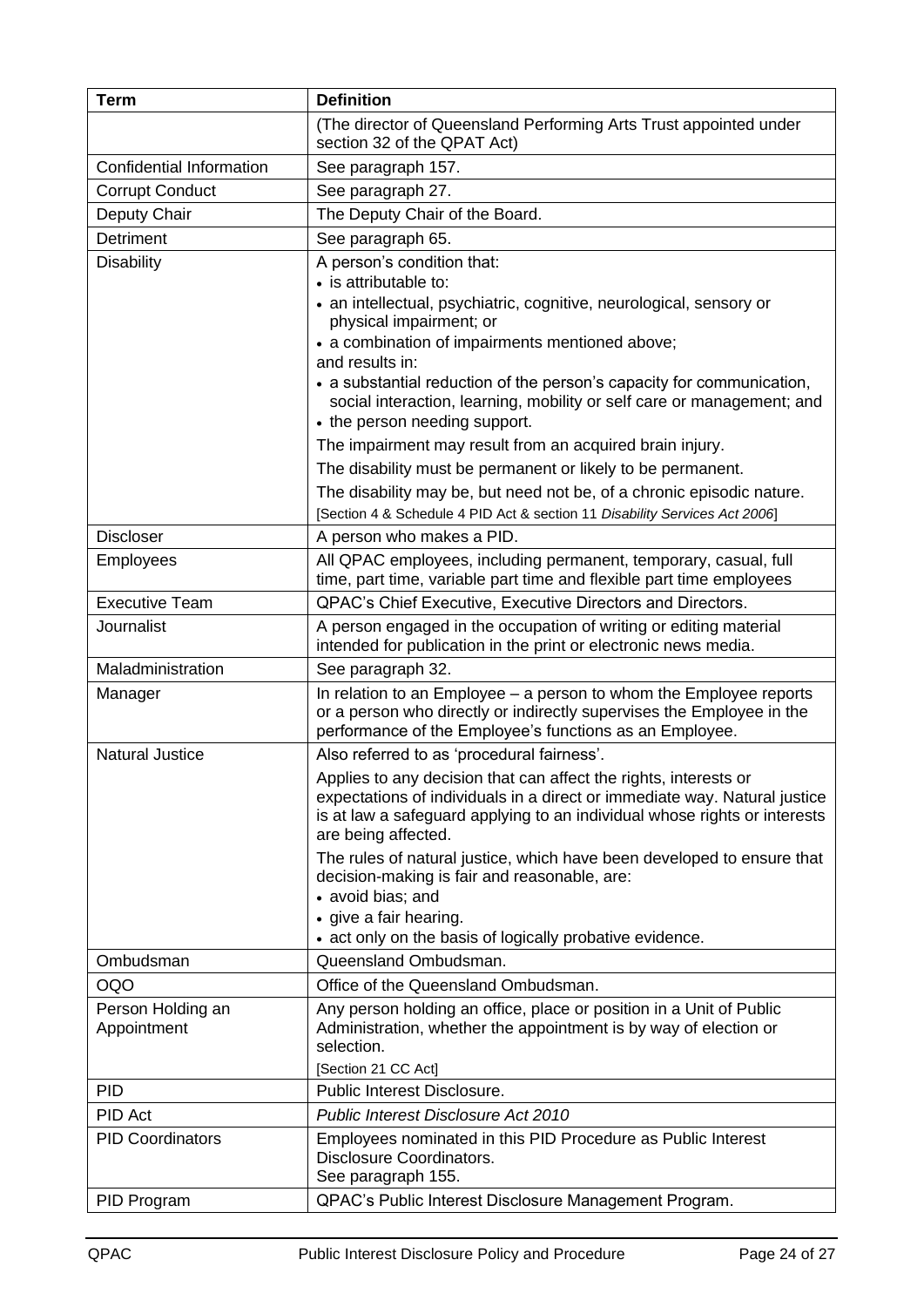| <b>Term</b>                       | <b>Definition</b>                                                                                                                                                                                                                                                         |
|-----------------------------------|---------------------------------------------------------------------------------------------------------------------------------------------------------------------------------------------------------------------------------------------------------------------------|
| <b>PID Procedure</b>              | QPAC's Public Interest Disclosure Policy and Procedure (this<br>document).                                                                                                                                                                                                |
| Subject                           | A person who is the subject of allegations of Wrongdoing made in a<br>PID.                                                                                                                                                                                                |
| <b>PID Support Officers</b>       | Employees nominated in this PID Procedure as Public Interest<br>Disclosure Support Officers.                                                                                                                                                                              |
|                                   | See paragraph 155.                                                                                                                                                                                                                                                        |
| <b>Proper Authority</b>           | See paragraph 35.                                                                                                                                                                                                                                                         |
| <b>Public Interest Disclosure</b> | A disclosure of information made in accordance with Chapter 2 of the<br>PID Act.                                                                                                                                                                                          |
|                                   | [Section 11 PID Act]                                                                                                                                                                                                                                                      |
|                                   | See paragraphs 19 to 26.                                                                                                                                                                                                                                                  |
|                                   | For the purposes of this PID Procedure and the PID Program, a PID<br>includes any complaint which involves, or may involve, Corrupt<br>Conduct of a Board member or Employee (whether or not made by a<br>Public Officer).                                                |
| <b>Public Officer</b>             | Includes QPAC Employees.                                                                                                                                                                                                                                                  |
|                                   | An employee (including a person engaged under a contract of<br>service), member or officer of a Public Sector Entity.                                                                                                                                                     |
|                                   | Also, the Minister, Assistant Minister (and Ministerial staff) responsible<br>for the administration of a department are public officers of the<br>department and a member of a school council is a public officer of the<br>education department.<br>[Section 7 PID Act] |
| <b>Public Sector Entity</b>       | Includes QPAC.                                                                                                                                                                                                                                                            |
|                                   | Any of the following:                                                                                                                                                                                                                                                     |
|                                   | • a committee of the Legislative Assembly;                                                                                                                                                                                                                                |
|                                   | • the parliamentary service;                                                                                                                                                                                                                                              |
|                                   | • a Queensland court or tribunal or their administrative offices;                                                                                                                                                                                                         |
|                                   | • the Executive Council;<br>• a Queensland government department;                                                                                                                                                                                                         |
|                                   | • the Queensland Ambulance Service. Queensland Fire and Rescue<br>Service or Queensland Police Service.                                                                                                                                                                   |
|                                   | • a Queensland local government;                                                                                                                                                                                                                                          |
|                                   | • a Queensland registered higher education provider or TAFE<br>Queensland;                                                                                                                                                                                                |
|                                   | • a Queensland Agricultural Training College;                                                                                                                                                                                                                             |
|                                   | • an entity established under an Act or under State or local<br>government authorisation for a public, State or local government<br>purpose; or                                                                                                                           |
|                                   | • an entity prescribed under a regulation, that is assisted by public<br>funds.                                                                                                                                                                                           |
|                                   | [Section 6 PID Act]                                                                                                                                                                                                                                                       |
| QPAC                              | Queensland Performing Arts Trust.                                                                                                                                                                                                                                         |
| <b>QPAT Act</b>                   | Queensland Performing Arts Trust Act 1977                                                                                                                                                                                                                                 |
| Reasonable Management<br>Action   | See paragraph 69.                                                                                                                                                                                                                                                         |
| Reprisal                          | See paragraph 63.                                                                                                                                                                                                                                                         |
| <b>RMAC Chair</b>                 | The Chair of QPAC's Risk Management and Audit Committee.                                                                                                                                                                                                                  |
| Specific                          | Precise or particular.                                                                                                                                                                                                                                                    |
|                                   | Conduct or detriment that is able to be identified or particularised as<br>opposed to broad or general concerns or criticisms.                                                                                                                                            |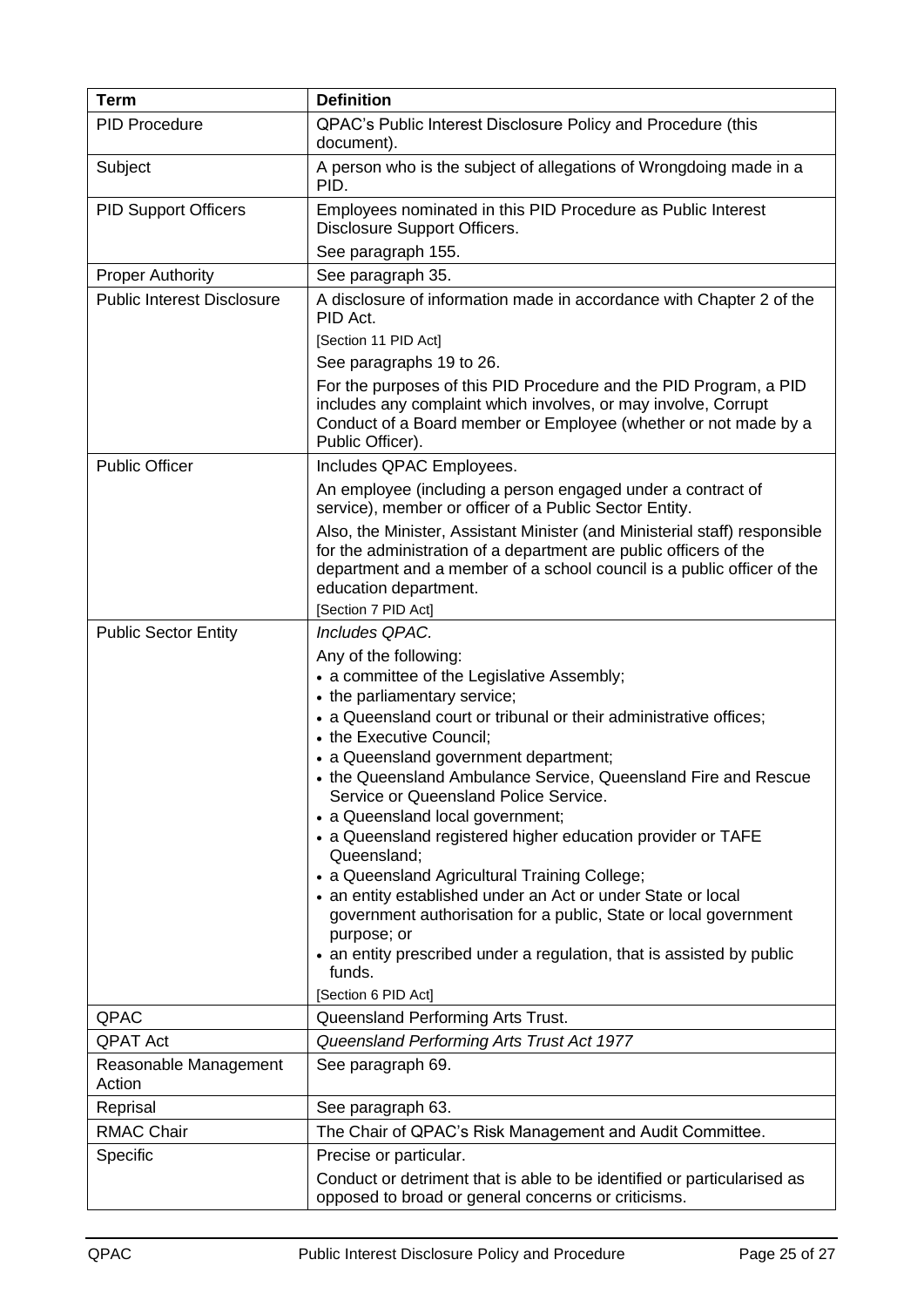| <b>Term</b>                      | <b>Definition</b>                                                                                                                                                                                                                                                                                                                                                                                                                                                                                                                                                                                                                                                                                                                                                                                                                                                                                                                                                                                                                                                                                                                                                             |
|----------------------------------|-------------------------------------------------------------------------------------------------------------------------------------------------------------------------------------------------------------------------------------------------------------------------------------------------------------------------------------------------------------------------------------------------------------------------------------------------------------------------------------------------------------------------------------------------------------------------------------------------------------------------------------------------------------------------------------------------------------------------------------------------------------------------------------------------------------------------------------------------------------------------------------------------------------------------------------------------------------------------------------------------------------------------------------------------------------------------------------------------------------------------------------------------------------------------------|
| Substantial                      | Of a significant or considerable degree.                                                                                                                                                                                                                                                                                                                                                                                                                                                                                                                                                                                                                                                                                                                                                                                                                                                                                                                                                                                                                                                                                                                                      |
|                                  | Must be more than trivial or minimal and have some weight or<br>importance.                                                                                                                                                                                                                                                                                                                                                                                                                                                                                                                                                                                                                                                                                                                                                                                                                                                                                                                                                                                                                                                                                                   |
| Unit of Public<br>Administration | Includes QPAC.<br>Each of the following:<br>• the Legislative Assembly and the parliamentary service;<br>• the Executive Council;<br>• a Queensland Government department;<br>• the Queensland Police Service;<br>• a Queensland local government;<br>• a corporate entity established by a Queensland Act or that is of a<br>description of a corporate entity provided for by a Queensland Act<br>which, in either case, collects revenues or raises funds under the<br>authority of a Queensland Act;<br>• a noncorporate entity, established or maintained under a<br>Queensland Act, that is funded to any extent with State moneys or is<br>financially assisted by the State;<br>• a State court, of whatever jurisdiction, and its registry and other<br>administrative offices:<br>• another entity prescribed under a regulation.<br>However, none of the following is a Unit of Public Administration:<br>• the CCC:<br>• the Parliamentary Commissioner;<br>• the entity consisting of the Parliamentary Commissioner and officers<br>and employees of the parliamentary service assigned to the<br>parliamentary commissioner and persons engaged to provide the |
|                                  | parliamentary commissioner with services, information or advice;<br>• an entity declared by an Act not to be a unit of public administration.<br>[Section 20 CC Act]                                                                                                                                                                                                                                                                                                                                                                                                                                                                                                                                                                                                                                                                                                                                                                                                                                                                                                                                                                                                          |
| Wrongdoing                       | Conduct or a matter which may be disclosed as a PID.                                                                                                                                                                                                                                                                                                                                                                                                                                                                                                                                                                                                                                                                                                                                                                                                                                                                                                                                                                                                                                                                                                                          |
|                                  | See paragraphs 20 and 21.                                                                                                                                                                                                                                                                                                                                                                                                                                                                                                                                                                                                                                                                                                                                                                                                                                                                                                                                                                                                                                                                                                                                                     |

# <span id="page-25-0"></span>**REFERENCES**

*Anti-Discrimination Act 1991 Crime and Corruption Act 2001 Disability Services Act 2006 Financial and Performance Management Standard 2001 Ombudsman Act 2001 Public Interest Disclosure Act 2010 Public Interest Disclosure Standard No. 1 / 2019 – Public Interest Disclosure Management Program Public Interest Disclosure Standard No. 2 / 2019 – Assessing, Investigating and Dealing with Public Interest Disclosures Public Interest Disclosure Standard No. 3 / 2019 – Public Interest Disclosure Data Recording and Reporting Public Records Act 2002 Public Service Act 2008 Queensland Government Indemnity Guideline* QPAC *Code of Conduct* QPAC *Complaints against the Chief Executive Policy* QPAC *Fraud and Corruption Control Plan*